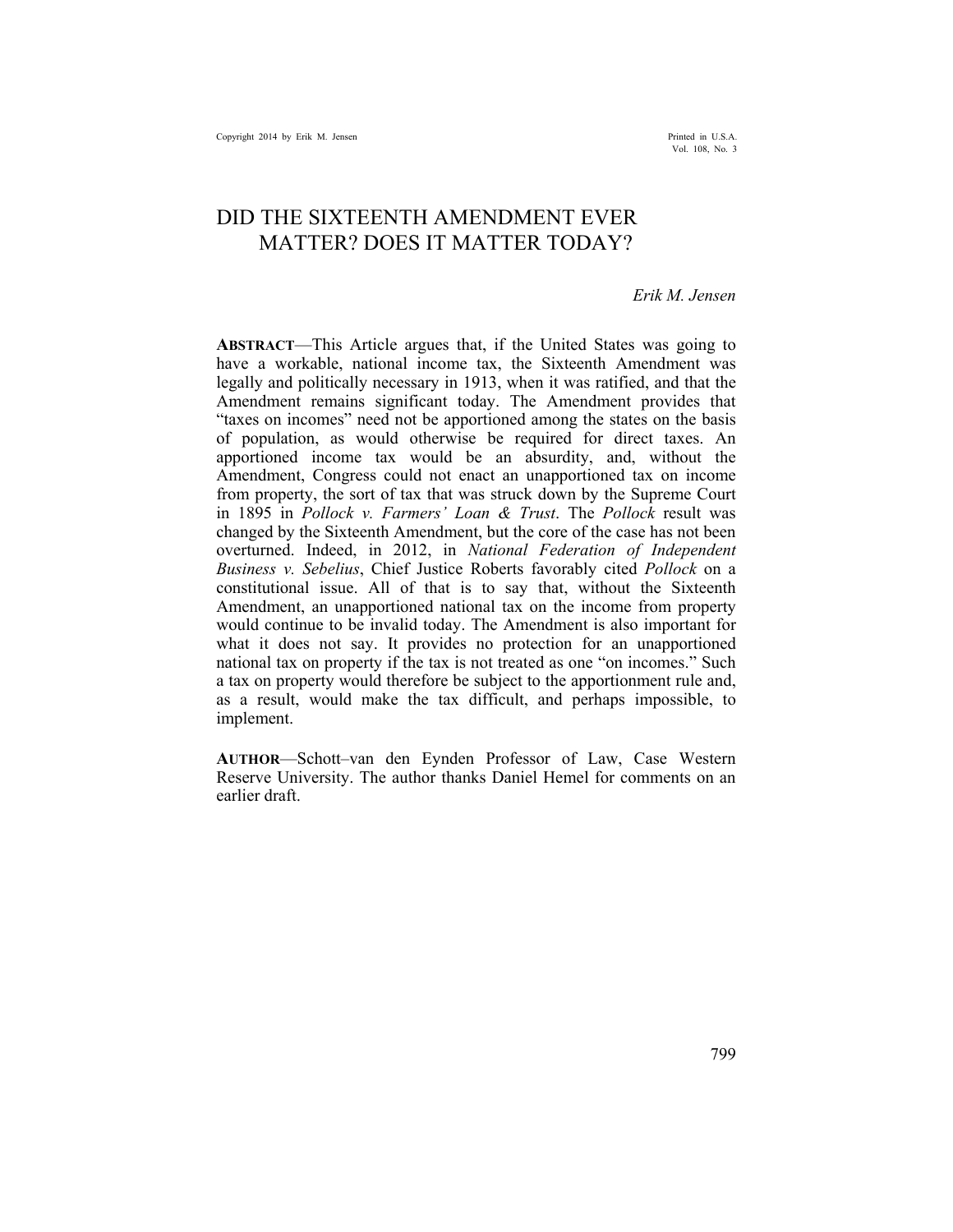### N O R T H W E S T E R N U N I V E R S I T Y L A W R E V I E W

| $\mathbf{I}$ . |             |                                                                         |  |
|----------------|-------------|-------------------------------------------------------------------------|--|
|                | $A_{\cdot}$ |                                                                         |  |
|                | $B_{\cdot}$ |                                                                         |  |
| H.             |             |                                                                         |  |
|                | $A_{\cdot}$ |                                                                         |  |
|                |             |                                                                         |  |
|                |             |                                                                         |  |
|                |             | IV. ARE WE DONE WITH SUPREME COURT CONSIDERATION OF DIRECT TAXATION AND |  |
|                |             |                                                                         |  |
|                |             |                                                                         |  |

## **INTRODUCTION**

This symposium is intended to celebrate (or maybe, for some, to condemn) the centennial of the Sixteenth Amendment to the Constitution.<sup>1</sup> For the most part, the other papers in the symposium consider the effect of the income tax on all sorts of things, and those issues do have a connection to the Amendment—assuming, without the Amendment, we could not have an income tax in its present form.<sup>2</sup> But, as we celebrate or condemn, surely it is appropriate to focus on the Amendment itself, which exempts "taxes on incomes, from whatever source derived," from the demanding apportionment rule that otherwise applies to direct taxes.<sup>3</sup> This Article provides that focus, seeking to answer two questions: Did the Amendment ever matter either legally or politically? Does it matter now?

Commentators often question the significance of the Sixteenth Amendment. For example, tax historian Joseph J. Thorndike recently wrote a piece titled *Why Repealing the 16th Amendment Probably Wouldn't*  Matter.<sup>4</sup> Yes, the "probably" provided wiggle room—it suggested the Amendment *might* have significance—but Thorndike's point was that, even

<sup>&</sup>lt;sup>1</sup> U.S. CONST. amend. XVI (providing that "[t]he Congress shall have power to lay and collect taxes on incomes, from whatever source derived, without apportionment among the several States, and without regard to any census or enumeration").<br><sup>2</sup> Whether that is true is the subject of this Article. (I argue that it is, at least with the individual

income tax.) 3 U.S. CONST. amend. XVI; *see also* U.S. CONST. art. I, § 2, cl. 3 ("Representatives and direct

Taxes shall be apportioned among the several States which may be included within this Union, according to their respective Numbers . . . ."); U.S. CONST. art. I, § 9, cl. 4 ("No Capitation, or other direct, Tax shall be laid, unless in Proportion to the Census of Enumeration herein before directed to be taken.").

<sup>4</sup> Joseph J. Thorndike, *Why Repealing the 16th Amendment Probably Wouldn't Matter*, 136 TAX NOTES 1369 (2012).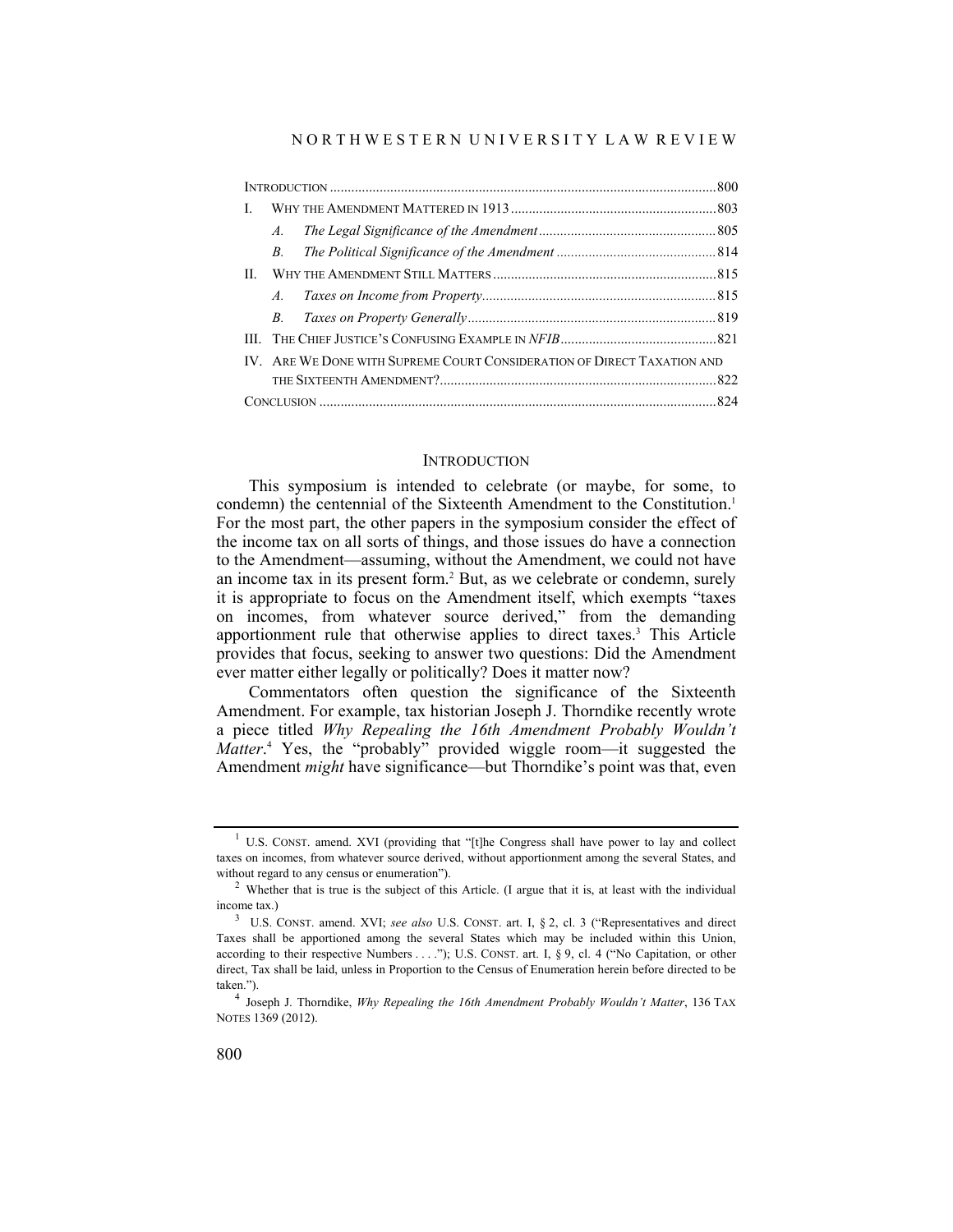if the Amendment is of historical interest, it does not matter today.<sup>5</sup> If he was right, we might be commemorating the centennial of a provision that was only a blip in history. But the editors of this journal are not idiots; of course we have something worth commemorating. This Article demonstrates that the Amendment was, and in many respects still is, a big deal.

Part I argues that the Amendment was critical in 1913, when it was ratified, for both legal and political reasons. Without it there would have been no broad-based, national income tax, at least not for many years, and waiting for years might not have made a difference: a constitutional amendment would probably still have been necessary. Part II argues that the Amendment remains important, even (and maybe especially) after the Supreme Court's 2012 decision in *National Federation of Independent Business v. Sebelius* (*NFIB*),<sup>6</sup> which upheld the individual-mandate penalty in the Patient Protection and Affordable Care  $Act^7$  as a valid exercise of the taxing power.<sup>8</sup>

To be sure, Chief Justice Roberts's key opinion on the taxing power in *NFIB*, joined, apparently reluctantly, by four other Justices,<sup>9</sup> advanced a cramped conception of the scope of the direct-tax apportionment rule. The rule requires that a direct tax be apportioned among the states on the basis of population<sup>10</sup>—not an easy task<sup>11</sup>—but, if the term "direct taxes" includes

beginning in 2014, most Americans will be "[r]equire[d] to maintain minimum essential coverage" in health insurance, I.R.C. § 5000A(a) (2012), a requirement that, if not satisfied, will subject an "applicable individual" to what Congress called a "penalty." I.R.C. § 5000A(b)–(c). Five Justices in *NFIB* (Chief Justice Roberts and Justices Alito, Kennedy, Scalia, and Thomas) concluded that a mandate to acquire insurance could not be justified under the Commerce Clause, 132 S. Ct. at 2585–93, 2644–50, but a different group of five (Roberts plus Justices Breyer, Ginsburg, Kagan, and Sotomayor) concluded that the scheme is constitutional because, for purposes of Taxing Clause analysis, *see* U.S. CONST. art. I, § 8, cl. 1 (giving Congress the "Power To lay and collect Taxes, Duties, Imposts and Excises"), the mandate will not really be a mandate, and the penalty will be a valid tax. *NFIB*, 132 S. Ct. at 2593–601, 2609; *see* Erik M. Jensen, *The Individual Mandate, Taxation, and the Constitution*, J. TAX'N INVESTMENTS, Fall 2012, at 31 [hereinafter Jensen I]; Erik M. Jensen, *Post-*NFIB*: Does the Taxing Clause Give Congress Unlimited Power?*, 136 TAX NOTES 1309 (2012) [hereinafter Jensen II].

Justices Ginsburg, Breyer, Sotomayor, and Kagan seemed to be reluctant because they thought the mandate was an obviously valid exercise of the commerce power, and construing the Taxing Clause should have been unnecessary. *See NFIB*, 132 S. Ct. at 2615–25 (Ginsburg, J., concurring in part, concurring in the judgment in part, and dissenting in part). But, given that the Chief Justice and the four dissenters had concluded that imposing a mandate was outside the commerce power, concurring with the Chief Justice's taxing power analysis was the only way to uphold the statute.

<sup>&</sup>lt;sup>5</sup> *Id.* at 1370.<br><sup>6</sup> 132 S. Ct. 2566 (2012).

<sup>7</sup> *See* Pub. L. No. 111-148, § 1501, 124 Stat. 119, 242–44 (2010). Details were changed by subsequent corrective legislation, with those changes effective as if included in the Affordable Care Act as originally passed. *See* Act of May 27, 2010, Pub. L. No. 111-173, 124 Stat. 1215; TRICARE Affirmation Act, Pub. L. No. 111-159, 124 Stat. 1123 (2010). 8 In what is called the "individual mandate," *NFIB*, 132 S. Ct. at 2577, Congress provided that,

<sup>10</sup> *See supra* note 3 (quoting the direct-tax clauses).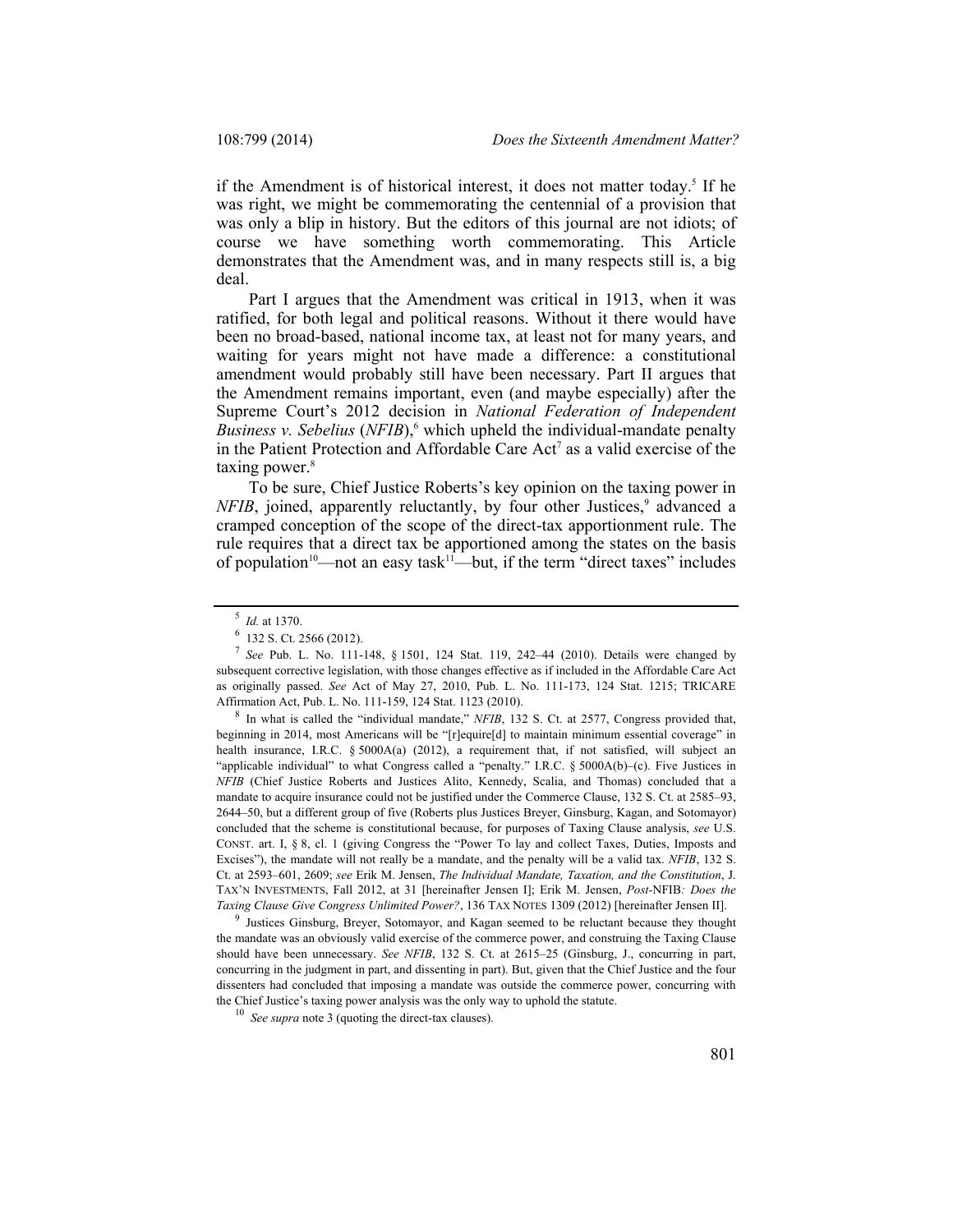few levies, the Sixteenth Amendment, which provides an exception to the direct apportionment rule, might seem to be unimportant as well. Despite the Chief Justice's narrow interpretation of "direct taxes," however, he did not inter the apportionment rule. The Chief Justice reiterated the longstanding, largely unchallenged proposition that taxes on property are direct.12 As a result, the validity of an unapportioned federal tax on property13 and, I shall argue, of an unapportioned tax on *income* from property, would depend entirely on the meaning of the Sixteenth Amendment.

That last point is worth reemphasizing: *the validity of an unapportioned federal tax on property would depend entirely on the meaning of the Sixteenth Amendment.* An unapportioned federal property tax that is not "on incomes" would be unconstitutional. If an unapportioned federal tax is laid on *income* from property, however, the tax is constitutional, but only because of the Amendment. This critical distinction was illustrated, perhaps inadvertently, by a peculiar example the Chief Justice used in his opinion in *NFIB*—an annual charge on homeowners whose homes do not have energy-efficient windows. $I<sup>4</sup>$  That example is considered in Part III. Finally, Part IV considers whether, after *NFIB*, the Court is likely ever to revisit issues relating to direct taxation and the Amendment.

This Article defends the significance of the Amendment, but it does not defend the apportionment rule, which was a clunky way to constrain the taxing power, the "Power To lay and collect Taxes, Duties, Imposts and Excises."<sup>15</sup> With the benefit of hindsight, it is obvious (indeed, it was obvious almost immediately after ratification of the Constitution) that a better mechanism could have been devised to cabin congressional taxing power. To conclude that the apportionment rule does not work in the way we might like, however, is not to conclude it can be ignored. For better or worse we are stuck with the apportionment rule,<sup>16</sup> and it is because of this unwieldy constitutional mandate that the Sixteenth Amendment has effect. The Amendment exempts a major form of taxation from apportionment, and it therefore remains just as important today as it was in 1913.

<sup>&</sup>lt;sup>11</sup> See infra notes 20–30 and accompanying text (discussing difficulties of implementing the rule).<br><sup>12</sup> *NFIB*, 132 S. Ct. at 2598 (majority opinion).<br><sup>13</sup> Calls for a national wealth tax are not uncommon. *See*, *e.g.* ALSTOTT, THE STAKEHOLDER SOCIETY 94–112 (1999); Bruce Ackerman, *Taxation and the Constitution*, 99 COLUM. L. REV*.* 1, 56–58 (1999). For such a tax to work, however, apportionment

would have to be avoided. *See infra* note 126.<br><sup>14</sup> *NFIB*, 132 S. Ct. at 2597–98.<br><sup>15</sup> U.S. CONST. art. I, § 8, cl. 1.<br><sup>16</sup> Some commentators, however, have argued that the appropriate response is to simply ignore the apportionment rule. *See, e.g.*, Ackerman, *supra* note 13; Calvin H. Johnson, *Apportionment of Direct Taxes: The Foul-Up in the Core of the Constitution*, 7 WM. & MARY BILL RTS. J. 1, 70–71 (1998).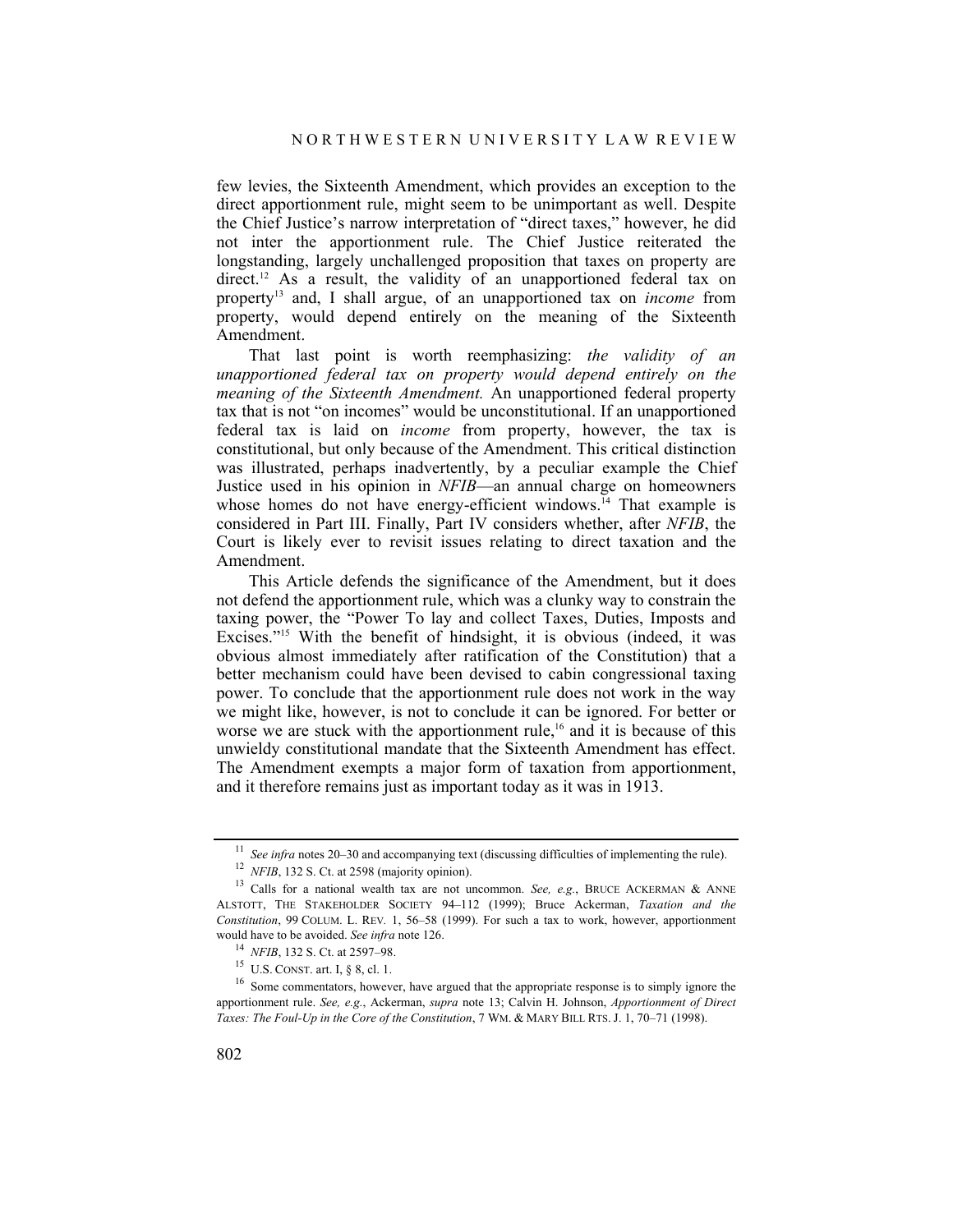### I. WHY THE AMENDMENT MATTERED IN 1913

The Sixteenth Amendment was necessary, both legally and politically, to institute a broad-based, national income tax in 1913, when it was ratified, as this part of the Article will demonstrate. But first some background is in order.

In fact, the nation had had an income tax during the Civil War, a tax that was understood to be an emergency wartime measure.17 That tax had a lot of popular support, however—particularly among those the tax did not reach—and, after it expired in 1872, a movement began to make an income tax a permanent part of the national revenue system. The sense was that the tariffs and excises on which the nation had generally depended for revenue were unfair; they did not hit the wealthy nearly hard enough.<sup>18</sup> The movement for an income tax culminated, or so it seemed at the time, with the enactment of another income tax in 1894, one unquestionably directed at the wealthiest persons in the country.19

With both of those taxes, Congress assumed that the direct-tax apportionment rule—the rule, reflected twice in the Constitution, requiring that a direct tax be apportioned among the states on the basis of population—did not apply.<sup>20</sup> A state with, say, one-tenth of the national population must bear one-tenth of the aggregate liability for any direct tax, regardless of how the tax base—what the tax is being imposed upon—is distributed across the country. If that requirement applied to a proposed tax, enactment and implementation would be difficult at best and often impossible.

If Congress had understood that a pre-Sixteenth Amendment income tax had to be apportioned, it is hard to imagine that Congress would ever have enacted one. (The Supreme Court had upheld the unapportioned Civil War income tax in *Springer v. United States*<sup>21</sup> in 1880, making it all the

<sup>&</sup>lt;sup>17</sup> The tax was graduated, applying to annual incomes over \$600. Act of July 1, 1862, ch. 119, §§ 89–93, 12 Stat. 432, 473–75 (imposing a 3% tax on "annual gains, profits, or income of every person residing in the United States" above \$600, with a 5% rate applicable over \$10,000). In 1864, rates increased to 5%, 7.5%, and 10% for income ranges \$600–\$5000, \$5000–\$10,000, and over \$10,000, respectively. Act of June 30, 1864, ch. 173, § 116, 13 Stat. 223, 281. The tax was an emergency measure, *see* ROY G. BLAKEY & GLADYS C. BLAKEY, THE FEDERAL INCOME TAX 7 (1940), but it stayed in effect, in modified form, through 1872, long after the Civil War's end. (Rates were reduced and thresholds raised by the Act of March 2, 1867, ch. 169, § 13, 14 Stat. 471, 478 (imposing a tax of 5% on incomes above \$1000), and the Act of July 14, 1870, ch. 255, §§ 6–11, 16 Stat. 256, 257–59 (imposing a tax of 2.5% on incomes over \$2000). The number of taxpayers dropped from 460,170 in 1866 to 72,949 in 1872. SIDNEY RATNER, TAXATION AND DEMOCRACY IN AMERICA 143 (1967).) Not until 1894 did many think an income tax might become a fixture of the revenue system. *See* Erik M. Jensen, *The Taxing Power, the Sixteenth Amendment, and the Meaning of "Incomes*,*"* 33 ARIZ. ST. L.J. 1057, 1094–95 (2001).

<sup>&</sup>lt;sup>18</sup> *See* Jensen, *supra* note 17, at 1091–129.<br><sup>19</sup> *See* Act of August 27, 1894, ch. 349, § 27, 28 Stat. 509, 553.<br><sup>20</sup> *See supra* note 3.<br><sup>21</sup> 102 U.S. 586 (1880).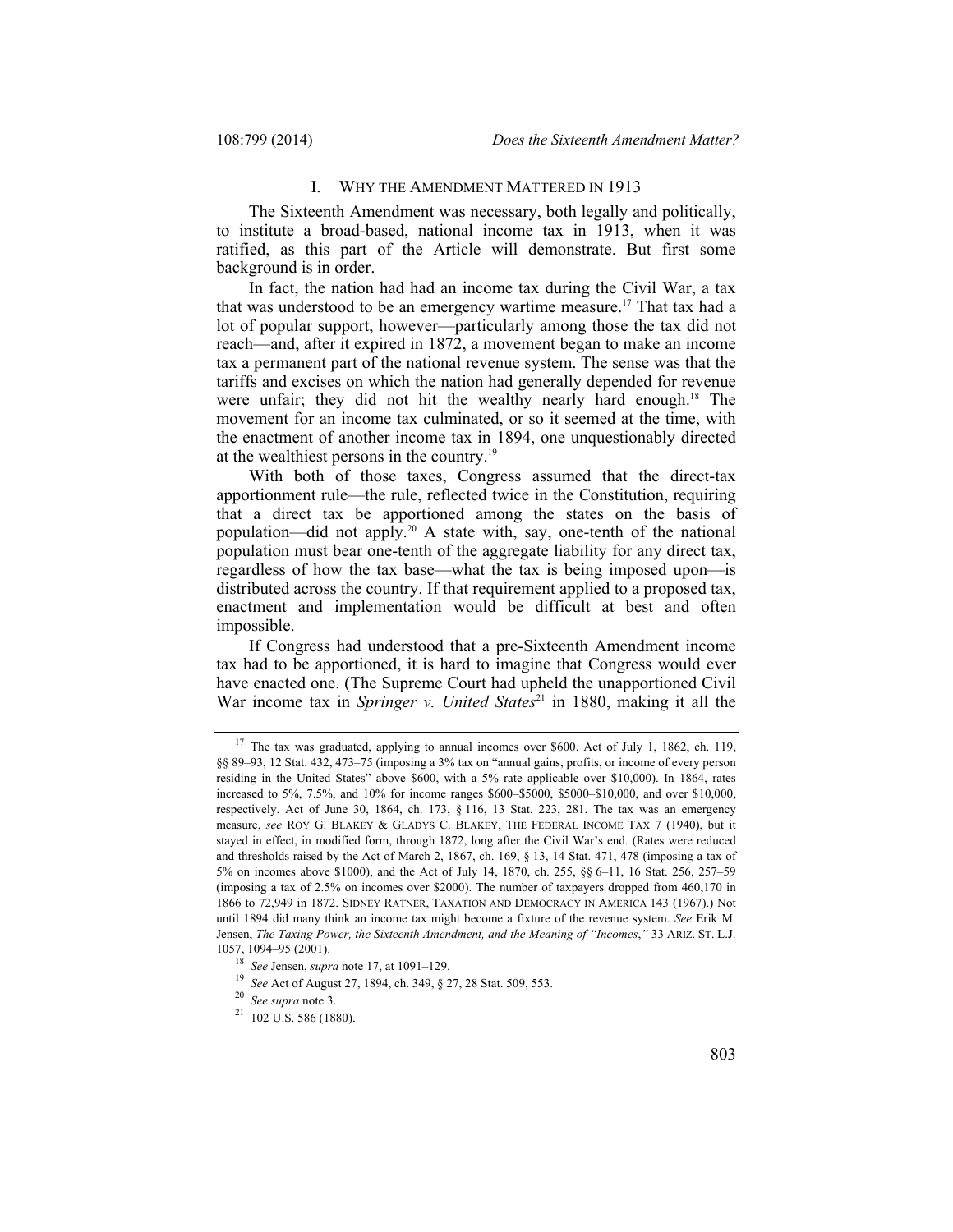more understandable that Congress saw no need even to consider apportioning the 1894 income tax.) An apportioned income tax would require higher rates in lower income states, or some other quirky method would have to be used to make the numbers come out right.<sup>22</sup> One of the goals of the modern federal income tax was to target those with the ability to pay;23 apportioning an income tax would have made achieving that goal impossible.

That the Founders made direct taxes difficult to implement is not surprising; many Founders feared direct taxation.<sup>24</sup> It was their intention that direct taxes, if used at all, would be enacted only in emergencies like war, when revenue needs might overwhelm the need for apportionment.<sup>25</sup> In ordinary circumstances, the country would rely for revenue on indirect taxes, like tariffs and excises.<sup>26</sup> These taxes on articles of consumption, which are constitutionally constrained only by the relatively innocuous uniformity rule, $27$  would usually provide the majority of national tax revenue. Apportionment was intended to make direct taxation difficult, particularly when the tax was aimed at a sectionally concentrated base,<sup>28</sup> and it largely did so.<sup>29</sup> The only taxes Congress ever apportioned were on

the rates applicable to citizens in state A.<br>
<sup>23</sup> See Jensen, *supra* note 17, at 1096–100.<br>
<sup>24</sup> See infra notes 57–61 and accompanying text.<br>
<sup>25</sup> See Erik M. Jensen, *The Apportionment of "Direct Taxes": Are Consumpti* 

<sup>26</sup> See James Wilson, Speech at the Pennsylvania Convention (Dec. 4, 1787), *in* FRIENDS OF THE CONSTITUTION: WRITINGS OF THE "OTHER" FEDERALISTS 1787–1788, at 231, 245 (Colleen A. Sheehan & Gary L. McDowell eds., 1998) [hereinafter Wilson I] ("A very considerable part of the revenue . . . will arise from [imposts]; it is the easiest, most just, and most productive method of raising revenue . . . ."); James Wilson, Speech at the State House (Oct. 6, 1787), *in id.* at 102, 106 ("[T]he great revenue of the United States must, and always will, be raised by impost; for, being at once less obnoxious, and more productive, the interest of the government will be best promoted by the accommodation of the people."); *see also* THE FEDERALIST No. 12, at 93 (Alexander Hamilton) (Clinton Rossiter ed., 1961) ("[F]ar the greatest part of the national revenue is derived from taxes of the indirect kind, from imposts and from excises. Duties on imported articles form a large branch of this latter description.")

<sup>27</sup> See U.S. CONST. art. I, § 8, cl. 1 (providing that "all Duties, Imposts and Excises shall be uniform throughout the United States"). The rule has been interpreted to require only geographical uniformity—i.e., that the tax apply in the same way (e.g., same rates and tax base) in each state. *See* United States v. Ptasynski, 462 U.S. 74, 84 (1983). Although easy to satisfy, that rule is not meaningless. For example, Congress may not tax gasoline consumption differently in different parts of the country.<br><sup>28</sup> If the base is distributed state by state in the same proportion as population, apportionment

presents no limitation. Except for a lump-sum capitation tax, however, it is hard to imagine a base so distributed. *See infra* note 61 (describing the effect of a tax on slaves).

<sup>29</sup> To be more precise: it has turned out to be difficult to enact *explicitly* direct taxes. (So far as I am aware, it has been well over a century since Congress last considered apportioning a tax.) On the other hand, because the operative definition of "direct taxes" has turned out to be narrow, the apportionment

<sup>22</sup> A simple example makes the point: suppose states *A* and *B* have equal populations, but state *A*'s citizens have double the income of those in state *B*. With apportionment, the total collected from the two states would have to be equal. On average, the citizens of state *B* would have to pay tax at double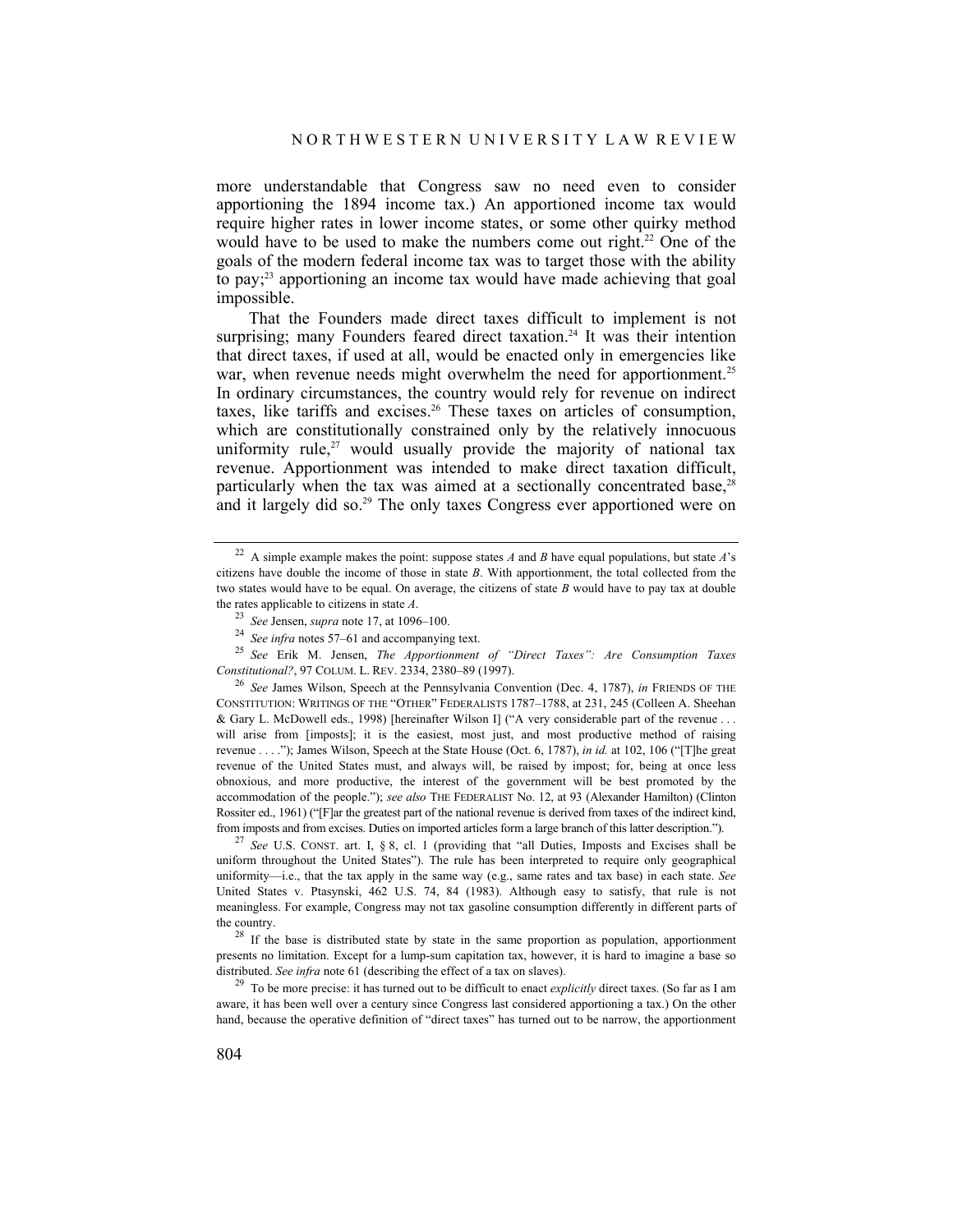real estate, all of which were enacted between 1798 and 1861, during wartime or in anticipation of war.<sup>30</sup> No apportioned direct tax has been enacted since then.

# *A. The Legal Significance of the Amendment*

In *Pollock v. Farmers' Loan & Trust Co.*<sup>31</sup> to the surprise of almost everyone, the Supreme Court struck down the 1894 income tax just one year after it was passed.<sup>32</sup> The Court did so on the ground that the tax was direct, as it applied to income from property, and had not been apportioned among the states on the basis of population.<sup>33</sup> Because income from property was such a large part of the income-tax base—the tax was directed at the wealthy, whose income came largely from investments $34$ —the Court concluded the entire tax had to fall.<sup>35</sup> (The Court intimated that an unapportioned tax reaching only earned income might have withstood scrutiny.)<sup>36</sup> The 1894 income tax was thus unconstitutional not because it applied to income—Congress always had the power, under the Taxing Clause, to tax income or anything else, so long as other constitutional

<sup>31</sup> Pollock v. Farmers' Loan & Trust Co. (*Pollock I*), 157 U.S. 429 (holding an unapportioned tax that reached income from real estate unconstitutional), *modified on reh'g*, Pollock v. Farmers' Loan & Trust Co. (*Pollock II*), 158 U.S. 601 (1895) (extending the Court's principle to income from personal property and rejecting the entire 1894 tax). There were two sets of opinions because the case was reargued. *See* Jensen, *supra* note 25, at 2366–75.

<sup>32</sup> *See* Act of Aug. 27, 1894, ch. 349, § 27, 28 Stat. 509, 553.<br><sup>33</sup> *See Pollock II*, 158 U.S. at 635–37; *Pollock I*, 157 U.S. at 583; *supra* note 3 (quoting the two direct-tax clauses).

<sup>34</sup> Because of a \$4000 exemption amount, the tax affected few, and the rate applicable to income above that threshold was only 2%. "Of the 12 million American households in 1894, only 85,000 had incomes over \$4,000, well under 1 percent." JOHN STEELE GORDON, HAMILTON'S BLESSING: THE EXTRAORDINARY LIFE AND TIMES OF OUR NATIONAL DEBT 86 (1997). Southern states supported the tax because almost all revenue would have come from a few industrialized states. *See* WILLARD L. KING, MELVILLE WESTON FULLER: CHIEF JUSTICE OF THE UNITED STATES 1888–1910, at 193 (1950); CARL BRENT SWISHER, STEPHEN J. FIELD: CRAFTSMAN OF THE LAW 399 (1930).

<sup>35</sup> *See Pollock II*, 158 U.S. at 636–37. 36 *See id.* at 637 (suggesting that a tax on income from "professions, trades, employments, or vocations" is an excise subject to the uniformity rule, not the direct-tax apportionment rule); *id.* at 635 (stating that "in the case before us there is no question as to the validity of this act, except [the] sections . . . which relate to the subject which has been under discussion," i.e., taxing income from property). I am unconvinced that, before the Sixteenth Amendment, an unapportioned tax on earned income should have been valid. *See infra* notes 72–79 and accompanying text.

rule's effect has been more limited than originally intended. *See infra* notes 55–64 and accompanying

text.30 *See* Act of Aug. 5, 1861, ch. 45, 12 Stat. 292; Act of Mar. 5, 1816, ch. 24, 3 Stat. 255; Act of Mar. 5, 1816, ch. 24, 3 Stat. 255; Act of Feb. 27, 1815, ch. 60, 3 Stat. 216; Act of Jan. 9, 1815, ch. 21, 3 Stat. 164; Act of Aug. 2, 1813, ch. 37, 3 Stat. 53; Act of July 14, 1798, ch. 75, 1 Stat. 597. The taxes also often applied to slaves, on the "theory" that slaves were linked to the land. *See* Jensen, *supra* note 25, at 2364–66. No tax directed only at slaves was ever enacted, however, perhaps because of apportionment. *See infra* note 61.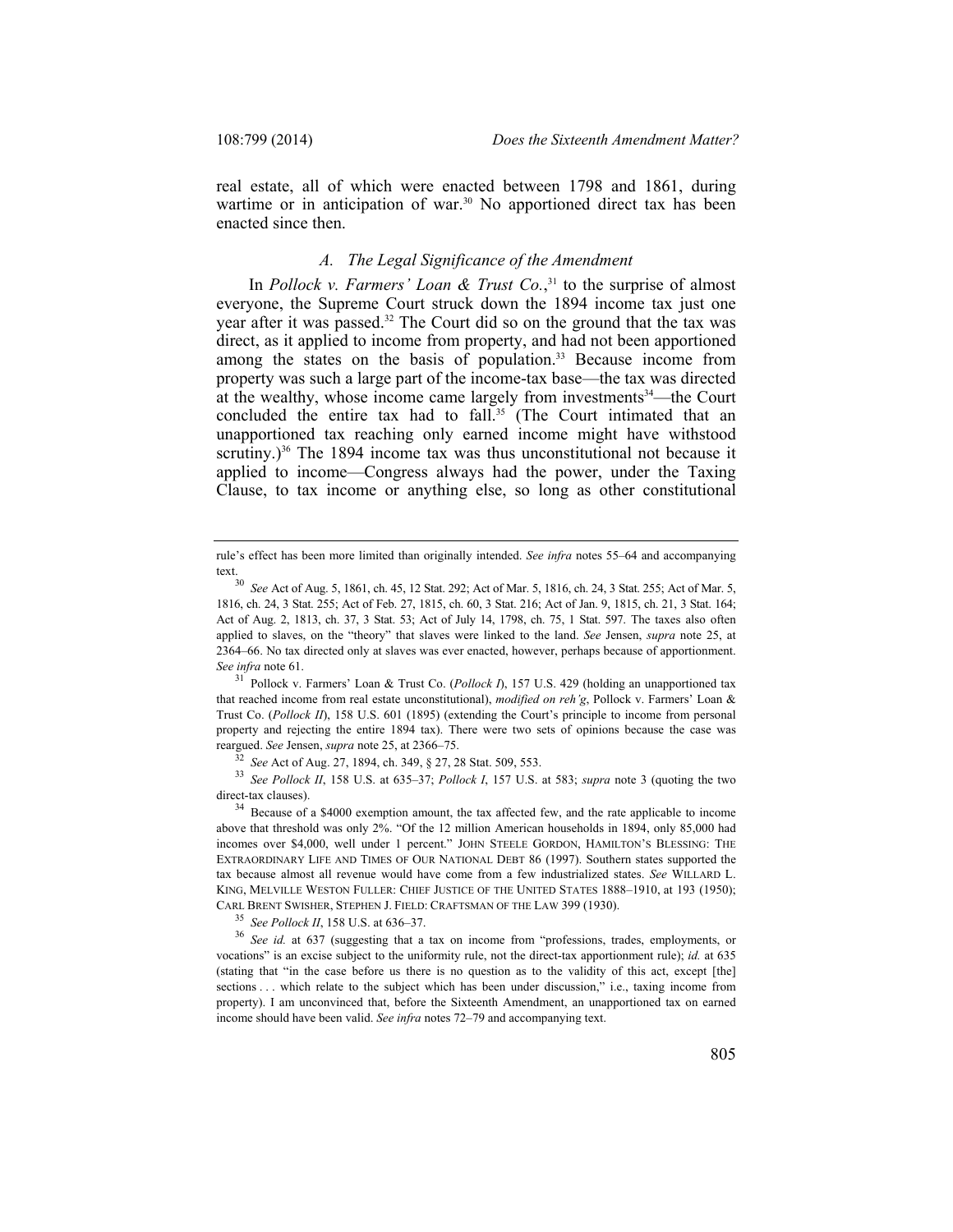requirements were satisfied<sup>37</sup>—but because Congress had not apportioned the tax.

The badly divided *Pollock* Court concluded that apportionment was necessary for an income tax to be constitutional, at least to the extent the tax reached income from property, and Congress, for obvious reasons, had not done that with the 1894 income tax. *Pollock* was a surprise in part because, in *Springer*, the Supreme Court had said the Civil War income tax was "within the category of an excise or duty"<sup>38</sup> and therefore did not have to be apportioned. And the income tax had popular support, if only because it reached a small part of the population.<sup>39</sup> According to contemporaneous accounts, the popular reaction to *Pollock* was extremely negative.<sup>40</sup>

After the decision in *Pollock*, a movement started, both inside and outside Congress, to amend the Constitution to make an unapportioned income tax unquestionably constitutional.<sup>41</sup> It took a while, but the resolution that became the Sixteenth Amendment, sent to the states for ratification in 1909 and finally ratified in 1913, was the culmination of that movement.<sup>42</sup> By exempting "taxes on incomes, from whatever source derived," from apportionment, the Amendment made the modern income tax possible—an *unapportioned* tax that reaches all types of income, including that from property.

By its terms, the Amendment did not eliminate apportionment for direct taxes that are not "on incomes"; in fact, the sponsor of the resolution that became the Amendment, Senator Norris Brown of Nebraska, refused entreaties to do away with apportionment altogether.<sup>43</sup> But the Amendment

<sup>37</sup> This point is often misunderstood or poorly described. *See, e.g.*, Thorndike, *supra* note 4, at 1370 (stating, correctly, but misleadingly, that, "[f]rom the start, most advocates of a federal income tax believed the federal government had the power to impose one," and quoting Professor Johnson's statement that, in the aftermath of *Pollock*, "[t]he movement for an income tax took the position that the Supreme Court might allow an income tax, if Congress just passed it again, by distinguishing or reversing *Pollock*" (quoting Calvin H. Johnson, *Purging Out* Pollock*: The Constitutionality of Federal Wealth or Sales Tax*, 97 TAX NOTES 1723, 1731 (2002))); *see also* Erik M. Jensen, Letter to the Editor, *Does the 16th Amendment Matter?*, 136 TAX NOTES 1617, 1618 (2012) (noting that *Pollock*'s focus was apportionment, not the power to tax income).

<sup>38</sup> Springer v. United States, 102 U.S. 586, 602 (1880); *see also* Scholey v. Rew, 90 U.S. (23 Wall.) 331, 347 (1874) ("[I]t is expressly decided that the term ['direct taxes'] does not include the tax on

income . . . .").<br><sup>39</sup> *See supra* note 34 (quoting John Steele Gordon).<br><sup>40</sup> *See* Jensen, *supra* note 17, at 1107–09. Former Oregon Governor Pennoyer went so far as to urge impeachment of the "nullifying judges." Sylvester Pennoyer, *The Income Tax Decision, and the Power of the Supreme Court to Nullify Acts of Congress*, 29 AM. L. REV. 550, 558 (1895).

<sup>41</sup> *See* Jensen, *supra* note 17, at 1107–14. 42 *See* S.J. Res. 39, 61st Cong., 44 CONG. REC. 3377 (1909) (enacted). For a discussion of the twists and turns, see Jensen, *supra* note 17, at 1122–23.

<sup>43</sup> *See* Jensen, *supra* note 17, at 1115–17. We do not know Brown's reasons. I have hypothesized that he wanted to make ratification easier by limiting the Amendment's scope. *Id.* at 1116. In any event, the concept of direct taxation did not disappear. Justice Holmes was wrong to suggest that "[t]he known purpose of this Amendment was to get rid of nice questions as to what might be direct taxes." Eisner v.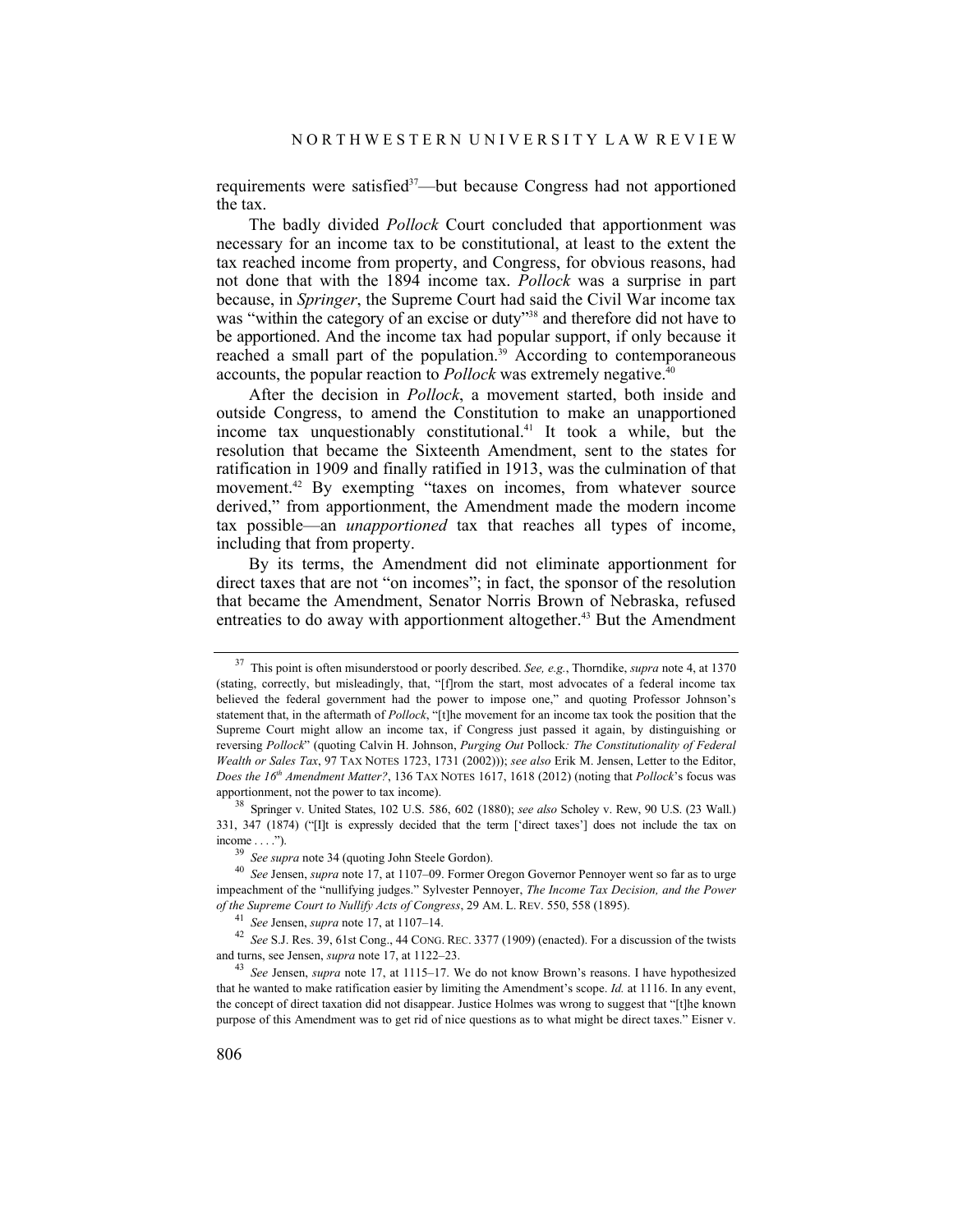nevertheless substantially lessened characterization issues. Yes, we can still have questions about whether a particular item included in the income tax base is really "income" within the meaning of the Amendment, but there is no doubt that most of what the tax reaches is income. With the massive revenue raised by the income tax, the need to consider alternative forms of taxation that might still have been subject to apportionment disappeared for years after ratification.<sup>44</sup>

A new, unapportioned income tax followed almost immediately after ratification in 1913.<sup>45</sup> Was the Amendment legally necessary to make this unapportioned "tax on incomes" possible? In the late nineteenth and early twentieth centuries, many thought *Pollock* was so clearly contrary to precedent (*Springer* and the 1796 decision in *Hylton v. United States<sup>46</sup>*), original understanding (often equated with what the Court said in *Hylton*),<sup>47</sup> and good sense, that the case was obviously dead wrong. If that was so, amending the Constitution should have been unnecessary to have an unapportioned income tax.

Something approaching a consensus has developed in the American legal academy to that same effect today, $48$  but that near consensus is wrong (as were the post-*Pollock* critics). The Constitution distinguished between indirect taxes subject to the uniformity rule ("Duties, Imposts and Excises<sup>"49</sup>)—generally those levies falling on articles of consumption<sup>50</sup> and direct taxes subject to apportionment.<sup>51</sup> The Founders understood

Macomber, 252 U.S. 189, 220 (1920) (Holmes, J., dissenting). If that is what the proponents of the Sixteenth Amendment had intended, the language of the Amendment would have been much different. By its terms, the Amendment exempted only one category of taxes, those on incomes, from apportionment. The Amendment reduced nice questions; it did not get rid of them.

<sup>44</sup> The revenue effect was not immediate. The income tax created by the Revenue Act of 1913 reached only about 2% of households and generated only about 10% of federal revenues. *See* STEVEN A. BANK ET AL., WAR AND TAXES 52 (2008); W. ELLIOT BROWNLEE, FEDERAL TAXATION IN AMERICA 57 (2d ed. 2004). With America's entry into the world war, however, the scope of the income tax expanded dramatically. BANK ET AL., *supra*, at 68–74. Since 1950 the income tax has been the nation's largest source of revenue, averaging 8% of GDP. In fiscal 2010, individual income and payroll taxes raised 82% of federal revenue. TAX POLICY CTR., THE TAX POLICY BRIEFING BOOK I-1-1 (2012), *available at http://www.taxpolicycenter.org/briefing-book/TPC\_briefingbook\_full.pdf.*<br><sup>45</sup> *See* Revenue Act of 1913, ch. 16, 38 Stat. 114, 166–81.<br><sup>46</sup> 3 U.S. (3 Dall.) 171 (1796); *see infra* notes 56–58 and accompanyi

<sup>49</sup> U.S. CONST. art. I, § 8, cl. 1 (providing that "all Duties, Imposts and Excises shall be uniform throughout the United States"). 50 *See, e.g.*, THE FEDERALIST NO. 36, at 219 (Alexander Hamilton) (Clinton Rossiter ed., 1961) ("[B]y

<sup>[</sup>indirect taxes] must be understood duties and excises on articles of consumption . . . ."). Although not in the Constitution, the term "indirect taxes" was used in founding debates to refer to the "Duties, Imposts and Excises" subject to the uniformity rule. *See supra* notes 26–27 and accompanying text.<br><sup>51</sup> The phrase "Taxes, Duties, Imposts and Excises" in the Taxing Clause, U.S. CONST. art. I, § 8,

cl. 1, is confusing in that it seems to distinguish between "taxes" and other levies. The general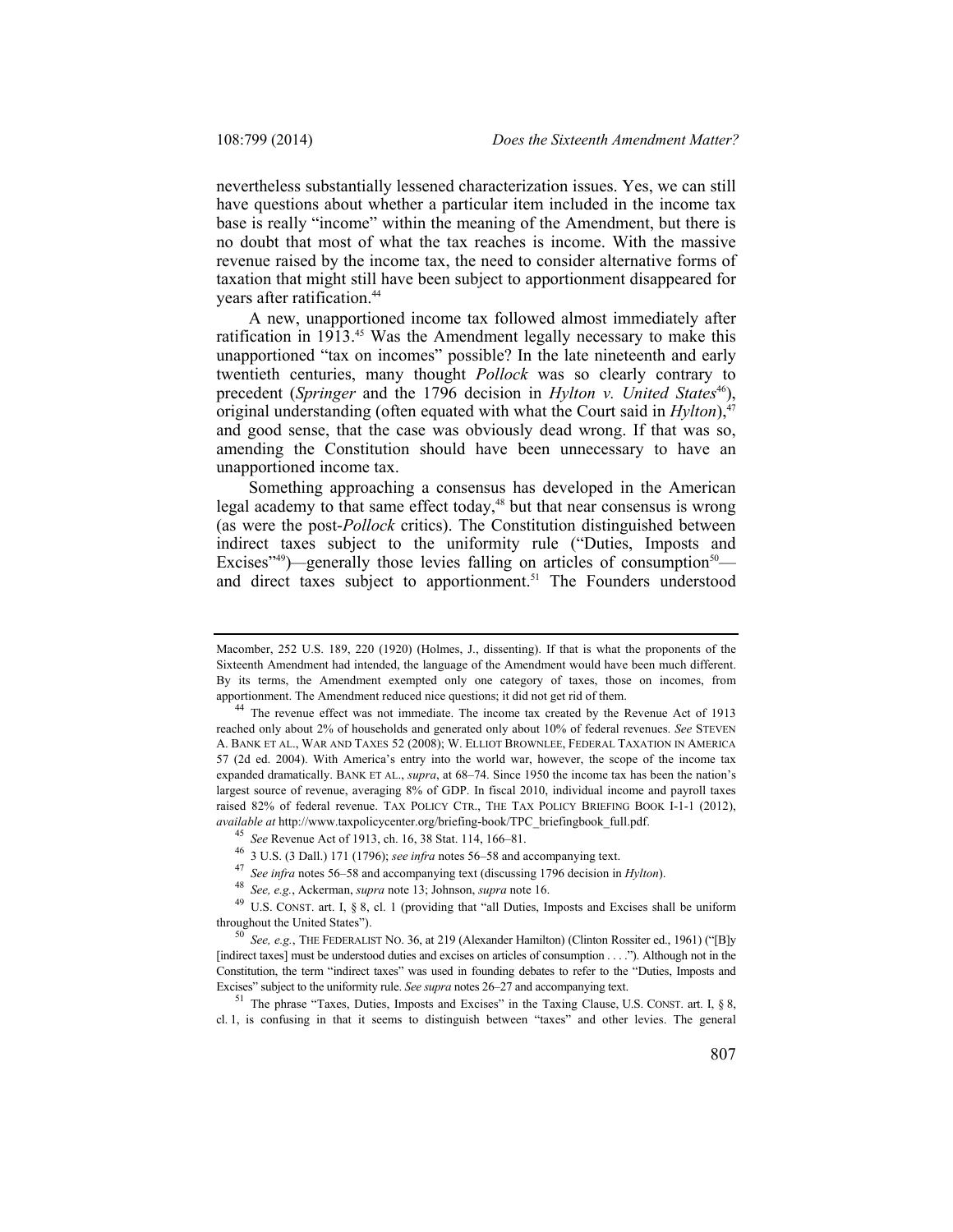capitations to be direct (on which the Constitution is explicit, with its reference to "No Capitation, or other direct, Tax,"52 although it provides no guidance as to what a "capitation" is<sup>53</sup>). We also know that some other taxes (I emphasize the plural) must be direct: that same constitutional phrase is clear on that point as well.54 (If there were only one other example of a direct tax, the drafters could have said so—for example, that "Capitations and Taxes on Land" have to be apportioned.) And we can be certain that a tax on real property is direct. All three Justices who wrote opinions in the 1796 decision in *Hylton*, holding that an unapportioned tax on carriages was not direct and therefore was constitutionally valid, agreed with this proposition,<sup>55</sup> and founding era debates leave no doubt as to its correctness.<sup>56</sup>

In dicta, the *Hylton* Justices implied that capitations and land taxes were the only direct taxes; no other tax could be direct, apparently including forms of taxation unknown at that time.<sup>57</sup> That is a peculiar way to interpret a constitutional limitation, however. If it were the drafters' intent to so limit the scope of apportionment, they could have done so straightforwardly.

understanding, however, is that "taxes" is an umbrella term that includes the other listed items (indirect taxes, *see supra* notes 26–27 and accompanying text) as well as direct taxes.

Constitutional language intimates that taxes might exist that would be subject to neither the uniformity nor the apportionment rule. *See* JOSEPH STORY, COMMENTARIES ON THE CONSTITUTION OF THE UNITED STATES § 471, at 337 (Ronald D. Rotunda & John E. Nowak eds., Carolina Academic Press 1987) (1833). But no example of such a levy has ever been identified.

<sup>52</sup> U.S. CONST. art. I, § 9, cl. 4. 53 *See infra* note 55 (quoting Justice Chase's opinion in *Hylton*, giving narrow content to "capitation"); text accompanying note 99 (quoting Chief Justice Roberts's opinion in *NFIB*, which quoted Chase with approval). But why require apportionment for a tax that seems to be automatically apportioned? For an argument that "capitation" was understood to have a broader meaning than we realize today, see James R. Campbell, *Dispelling the Fog About Direct Taxation*, 1 BRIT. J. AM. LEGAL STUD. 109 (2012), and Jensen, *supra* note 25, at 2390–93, arguing that "capitation" may include more than a lump-sum head tax.<br> $^{54}$  U.S. CONST. art. I, § 9, cl. 4.

<sup>&</sup>lt;sup>55</sup> For Justice Chase, although he was not giving a "judicial opinion" on the issue, the direct taxes "contemplated by the Constitution, are only *two*, to wit, a *capitation*, or *poll* tax, *simply*, without regard to *property*, *profession*, or any *other circumstance*; and a tax on LAND." Hylton v. United States, 3 U.S. (3 Dall.) 171, 175 (1796) (opinion of Chase, J.). Justice Iredell agreed with Justice Chase, also with near certainty as to the extent of "direct" taxes. *Id.* at 183 (opinion of Iredell, J.) ("In regard to other articles, there may possibly be considerable doubt."). Justice Paterson concluded that capitation and land taxes were the "principal" examples. *Id.* at 177 (opinion of Paterson, J.) ("[T]he principal, I will not say, the only, objects, that the framers of the Constitution contemplated as falling within the rule of apportionment, were a capitation tax and a tax on land."). 56 *See, e.g.*, THE FEDERALIST NO. 21, at 143 (Alexander Hamilton) (Clinton Rossiter ed., 1961)

<sup>(&</sup>quot;Impositions [on articles of consumption] usually fall under the denomination of indirect taxes . . . . Those of the direct kind . . . principally relate to land and buildings . . . . ").

<sup>&</sup>lt;sup>57</sup> See supra note 55 (quoting from the three *Hylton* Justices who wrote opinions).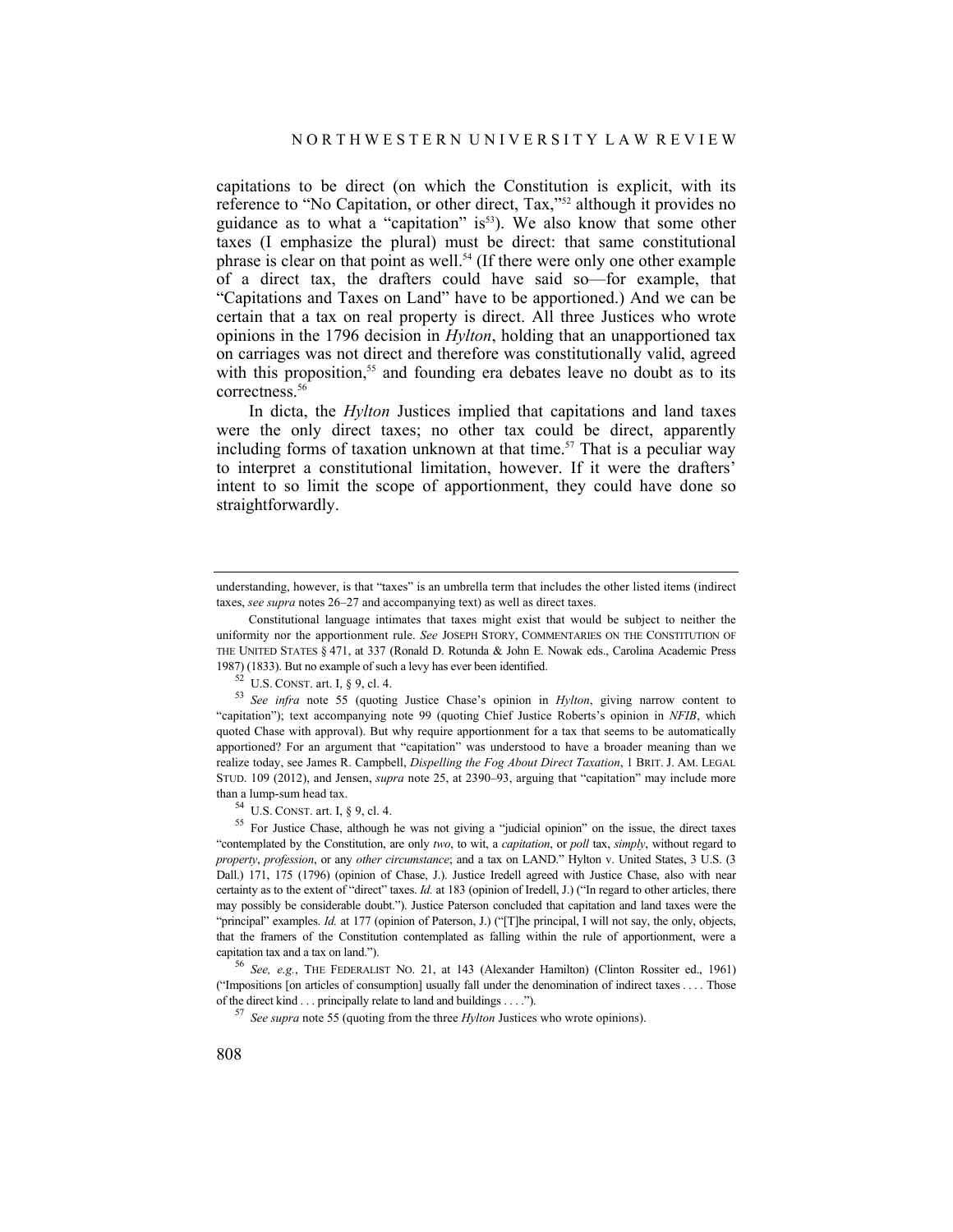I have argued elsewhere (often!) that the term "direct taxes" includes more than just capitations and land taxes. We ought to be looking for a principled distinction between direct and indirect taxes, something not found in the unreasoned pronouncements in *Hylton*. 58 The Founders generally thought that indirect taxes—imposed on articles of consumption with the burden of the tax, it was assumed, passed on to ultimate consumers—were relatively safe from governmental abuse: if the government set the rates too high, people would not purchase the goods and the government would lose revenue.<sup>59</sup> In contrast, direct taxes, imposed straightforwardly on people and not avoidable in the way indirect taxes are, have no built-in protection against abuse. Apportionment was intended to cabin this otherwise dangerous congressional power.<sup>60</sup> The rule did not make direct taxation impossible, but it made a direct tax with a geographically concentrated base often unworkable and almost always politically unpalatable.<sup>61</sup>

<sup>59</sup> James Wilson, an influential figure at the Convention and a member of the *Hylton* Court, said an indirect tax is safe "because it is voluntary. No man is obliged to consume more than he pleases, and each buys in proportion only to his consumption." Wilson I, *supra* note 26, at 245; *see also* THE FEDERALIST NO. 21, *supra* note 56, at 142 (Alexander Hamilton) ("The amount to be contributed by each citizen will in a degree be at his own option, and can be regulated by an attention to his own resources. . . . It is a signal advantage of taxes on articles of consumption that they contain in their own nature a security against excess.").<br><sup>60</sup> *See* THE FEDERALIST NO. 21, *supra* note 56 (Alexander Hamilton) ("In a branch of taxation

where no limits to the discretion of the government are to be found in the nature of the thing, the establishment of a fixed rule, not incompatible with the end, may be attended with fewer inconveniences than to leave that discretion altogether at large.").<br><sup>61</sup> Was there an unsavory connection between apportionment and slavery? Apportionment was

supported by southern delegates to the Convention, fearful that the national government might use a direct tax to destroy slavery. Apportionment would have required that a tax on slaves be collected from nonslave states as well. Congress would never have enacted such an absurd tax. Professor Ackerman has argued that the direct-tax clauses should therefore be ignored because "there is no longer a

<sup>58</sup> The most bewildering aspect of *Hylton* is dictum to the effect that apportionment should be required only when the tax base is geographically uniform: "The Constitution evidently contemplated *no taxes* as *direct* taxes, but only *such* as Congress could lay in *proportion to the census.* The rule of *apportionment* is only to be adopted in *such* cases where it can *reasonably* apply . . . ." *Hylton*, 3 U.S. (3 Dall.) at 174 (opinion of Chase, J.); *see also id.* at 181 (opinion of Iredell, J.) ("As all direct taxes must be *apportioned*, it is evident that the Constitution contemplated none as direct but such *as could be apportioned*."). That understanding would eviscerate a limitation on congressional power. Yes, if a tax has a base that is concentrated in a few states, apportionment could be preposterous:

Suppose two States, equal in census, to pay 80,000 dollars each, by a tax *on carriages*, of 8 dollars on every carriage; and in one State there are 100 carriages, and in the other 1000. The owners of carriages in one State, would pay *ten times* the tax of owners in the other. A. in one State, would pay for his carriage 8 dollars, but B. in the other state, would pay for his carriage, 80 dollars.

*Id.* at 174 (opinion of Chase, J.); *see also id.* at 181–82 (opinion of Iredell, J.) (also providing an example of absurd results of apportioning the tax if carriages are not distributed uniformly across the country); *cf. supra* notes 22–25 and accompanying text (describing the absurdity of an apportioned income tax). But that missed the point: apportionment was supposed to keep the craziness from happening. When apportionment would lead to absurd results, Congress should not enact the tax.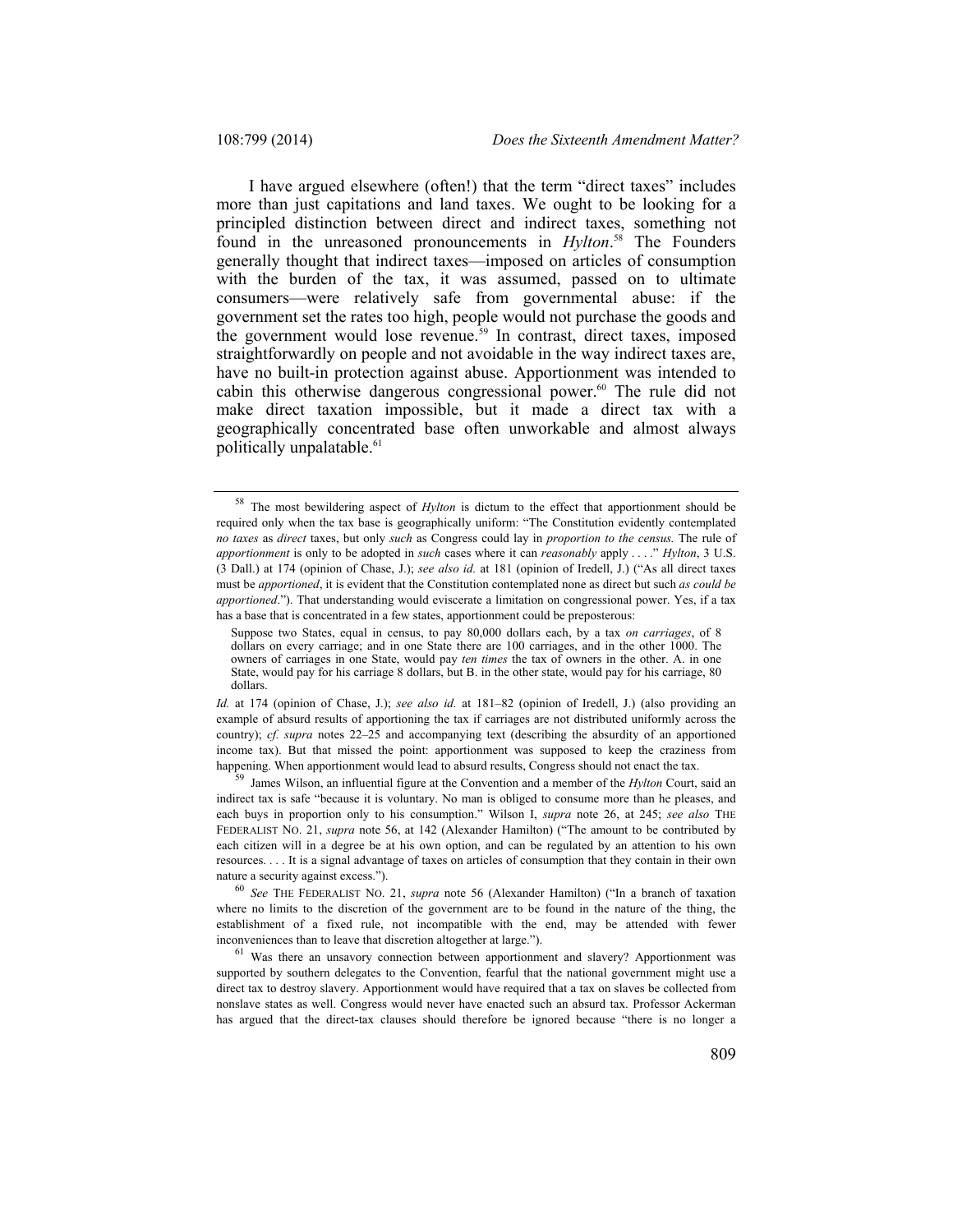With that understanding, there is no reason to think that the only direct taxes are capitations and taxes on land, or that forms of taxation that might have been developed after the eighteenth century (or that were not the focus of discussions during ratification debates) are automatically to be characterized as indirect. In fact, I have argued that, applying the principles of 1787, *Pollock*'s result was right: an income tax is a direct tax.62

While apportionment was not *anti*-slavery, neither was it *pro*-slavery as applied to both direct taxation and representation. *See* Jensen, *supra* note 25, at 2385–89; Erik M. Jensen, *Interpreting the Sixteenth Amendment (by Way of the Direct-Tax Clauses)*, 21 CONST. COMMENT. 355, 374–77 (2004) [hereinafter Jensen, *Interpreting*]. In his notes on the Convention, Madison described Gouverneur Morris's proposal to "proportion[] direct taxation to representation," ultimately reflected in Article I, Section 2, as having the "object [of] lessen[ing] the eagerness on one side,  $\&$  the opposition on the other, to the share of Representation claimed by the S. <Sothern> [sic] States on account of the Negroes." Madison (July 24, 1787), *reprinted in* 2 THE RECORDS OF THE FEDERAL CONVENTION OF 1787, at 106 & n.\* (Max Farrand ed., 1911). The rule increased southern representation (by counting each slave as three-fifths of a person) but at a cost: it increased direct-tax liability (also calculated using the three-fifths rule). Like all compromises, this one satisfied neither side. *See* Jensen, *Interpreting*, *supra*.

<sup>62</sup> *See* Jensen, *supra* note 25, at 2362–63. Taxing income was not unknown to the Founders: some colonies had rudimentary income taxes, *see* EDWIN R.A. SELIGMAN, THE INCOME TAX 367–87 (2d rev. ed. 1914); England was close to enacting an income tax, *see* JOHN TILEY, REVENUE LAW 133 (6th ed. 2008); SELIGMAN, *supra*, at 57–82; and Adam Smith had discussed income taxation in *The Wealth of Nations*. Indeed, in *Hylton*, Justice Paterson quoted Smith in concluding that "[i]ndirect taxes are circuitous modes of reaching the revenue of individuals, who generally live according to their income": "[T]he state not knowing how to tax directly and proportionably the revenue of its subjects, endeavours to tax it indirectly by taxing their expence, which it is supposed in most cases will be nearly in proportion to their revenue." *Hylton*, 3 U.S. (3 Dall.) at 180–81 (opinion of Paterson, J.); *see* ADAM SMITH, THE WEALTH OF NATIONS 821, 827 (Edwin Cannan ed., Random House, Inc. 1937) (1776). To Smith, an income tax as we now understand it, when the government does know how to tax revenue, was the archetypical direct tax. *See* DAVID P. CURRIE, THE CONSTITUTION IN THE SUPREME COURT: THE FIRST HUNDRED YEARS, 1789–1888, at 37 (1985) ("Under Smith's definition, . . . a tax on income is precisely what is meant by a direct tax."). Constitutional debates contain no references to income taxation. But if the Founders had been thinking about such a tax, I am skeptical they would have concluded that apportionment was unnecessary. *See* Jensen, *How to Read*, *supra* note 61, at 687. Treasury Secretary Wolcott's 1796 report to Congress on a direct-tax plan is no more convincing about the meaning of direct taxes than is *Hylton* itself. S*ee* 6 ANNALS OF CONG. 2635, 2706–07 (1796) (stating that "taxes on the profits resulting from certain employments"—"lawyers, physicians, and other professions, upon merchant traders, and mechanics, and upon mills, furnaces, and other manufactories"—were "presumed" not to be "of that description which the Constitution requires to be apportioned among the States"). Wolcott and the *Hylton* Justices were Federalists, making a last-ditch effort to consolidate power, not disinterested interpreters of constitutional principle. *See* WILLIAM R. CASTO, THE SUPREME COURT IN THE EARLY REPUBLIC: THE CHIEF JUSTICESHIPS OF JOHN JAY AND

constitutional point in enforcing a lapsed bargain with the slave power." Ackerman, *supra* note 13, at 58. Ackerman perhaps forgot that the "lapsed bargain" affected apportionment of representatives and lots of other generally unchallenged constitutional rules as well. In any event, apportionment was not and is not limited to taxes on slaves; it serves as a disincentive to enact any direct tax with a geographically concentrated base. The 1894 income tax, struck down in *Pollock*, was just such a tax aimed at the Northeast, where wealth and income were concentrated. *See* Erik M. Jensen, *Taxation and the Constitution: How to Read the Direct Tax Clauses*, 15 J.L. & POL. 687, 702–06 (1999) [hereinafter Jensen, *How to Read*].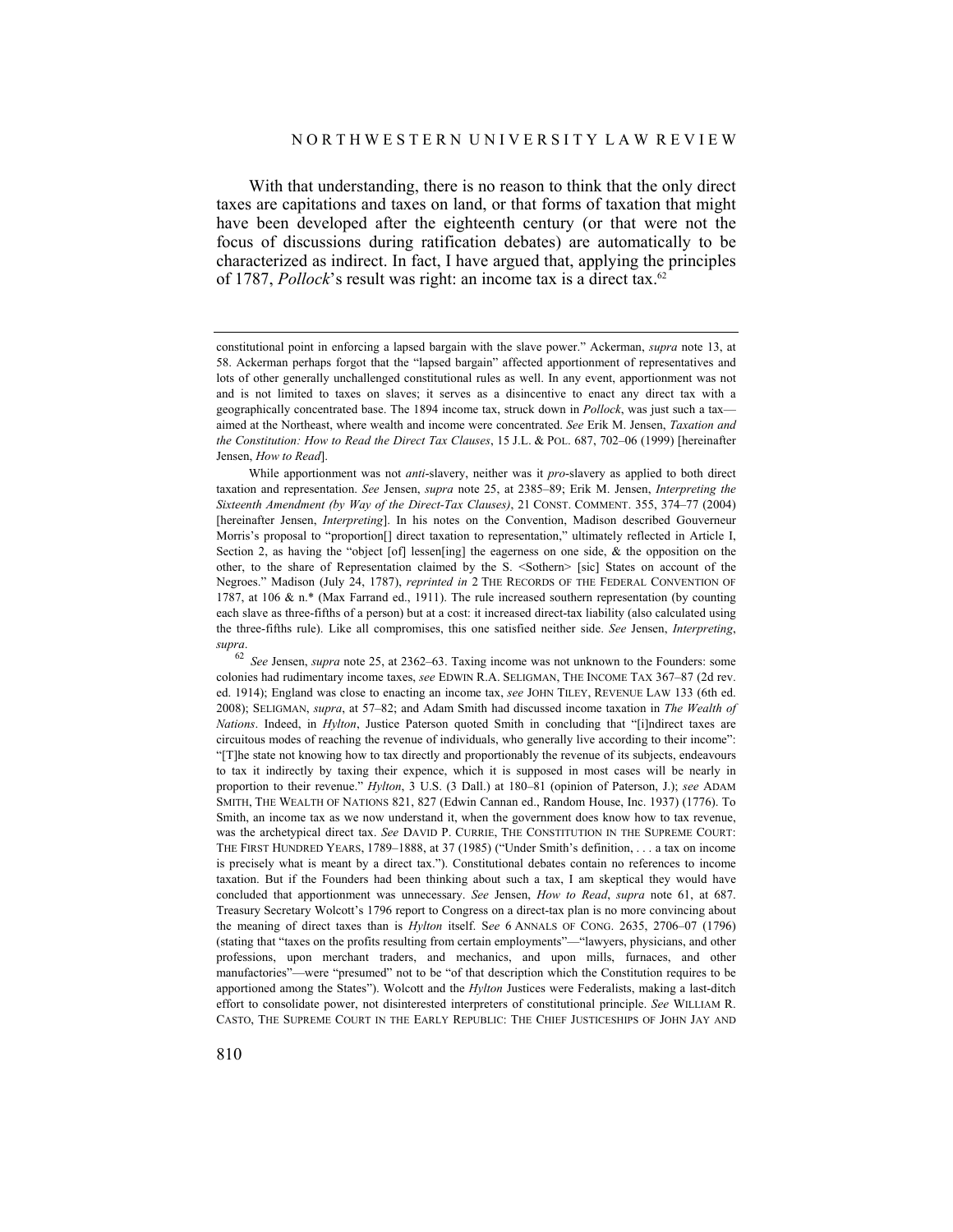I have convinced no one about any of this, of course, certainly no court,<sup>63</sup> but for present purposes it does not matter whether I am right about constitutional structure. Whatever the status of a broad-based income tax before ratification of the Sixteenth Amendment, the Founders unquestionably understood a tax on land to be a direct tax, and nothing has happened since then to change that understanding.<sup>64</sup> A lot follows from that accepted wisdom.

Although its critics viewed *Pollock* as revolutionary, a striking rejection of precedent,<sup>65</sup> the *Pollock* majority generally worked within *Hylton*'s framework. From the proposition that a land tax is direct, the *Pollock* majority reasoned that a tax on income from land is effectively a tax on the property itself and thus also direct.<sup>66</sup> Pollock expanded *Hylton*'s conception only marginally, concluding that a tax on the ownership of *any* property, not just land, is direct, and that a tax on income from *any* property

<sup>64</sup> Calvin Johnson has argued, unconvincingly, that we should step back to discern a "more general intent" of the Founders. Johnson, *supra* note 16, at 70 ("Even considering [a] land tax a 'direct tax' makes the apportionment requirement contrary to the more general intent."). Had the Founders known how unworkable apportionment would be, Johnson thinks, they would have concluded that land taxes should not be subject to apportionment. *Id.* at 70–71.

OLIVER ELLSWORTH 247 (1995) (noting that the early Court "sought to support the political branches of the new government, not to oppose them"); Jensen, *supra* note 25, at 2361–62.

<sup>63</sup> *But see* Murphy v. Internal Revenue Serv., 493 F.3d 170, 184 (D.C. Cir. 2007), *cert. denied*, 553 U.S. 1004 (2008) (showing sympathy for my interpretation, but concluding that Court precedent was really!—more important); *see also* Erik M. Jensen, Murphy v. Internal Revenue Service*, the Meaning of "Income," and Sky-Is-Falling Tax Commentary*, 60 CASE W. RES. L. REV. 751, 842–43 (2010). Until the decision in *NFIB*, the direct-tax clauses had largely disappeared from case law, except for tax protester cases, where the bizarre is normal, and the aberrational first decision in *Murphy*, 460 F.3d 79 (D.C. Cir. 2006). In *Murphy*, a unanimous panel concluded that a whistleblower's recovery for emotional distress was not income; a tax on the recovery was an invalid, unapportioned direct tax. 460 F.3d at 92. (The result was defensible, but the opinion was filled with howlers.) Facing overwhelming criticism, the panel vacated that decision, Murphy v. Internal Revenue Serv., No. 05-5139, 2006 WL 4005276 (D.C. Cir. Dec. 22, 2006), and came to a diametric conclusion.

Even if Johnson's logic were right, it could not trump clear law. If all Founders thought a land tax is direct, it is direct. Period. Professor Ackerman has argued that a constitutional moment in the 1930s changed things, *see* Ackerman, *supra* note 13, at 46–49, but the moment has passed. In 2012 Chief Justice Roberts reemphasized that a tax on property is direct. Nat'l Fed'n Indep. Bus. v. Sebelius, 132 S. Ct. 2566, 2598 (2012); *see infra* notes 94–97 and accompanying text.

<sup>65</sup> Both then and later, some characterized *Pollock* as the equivalent of *Dred Scott v. Sandford*, 60 U.S. 393 (1857). *See, e.g.*, SELIGMAN, *supra* note 62, at 588–89.

<sup>66</sup> *See Pollock I*, 157 U.S. 429, 558 (1895) (stating that "a tax upon property holders in respect of their estates, whether real or personal, or of the income yielded by such estates, and the payment of which cannot be avoided, are [sic] direct taxes"). In the first *Pollock* go-round, Chief Justice Fuller could not command a majority on the treatment of income from personal property. That came in the second decision. *See* Jensen, *supra* note 25, at 2369.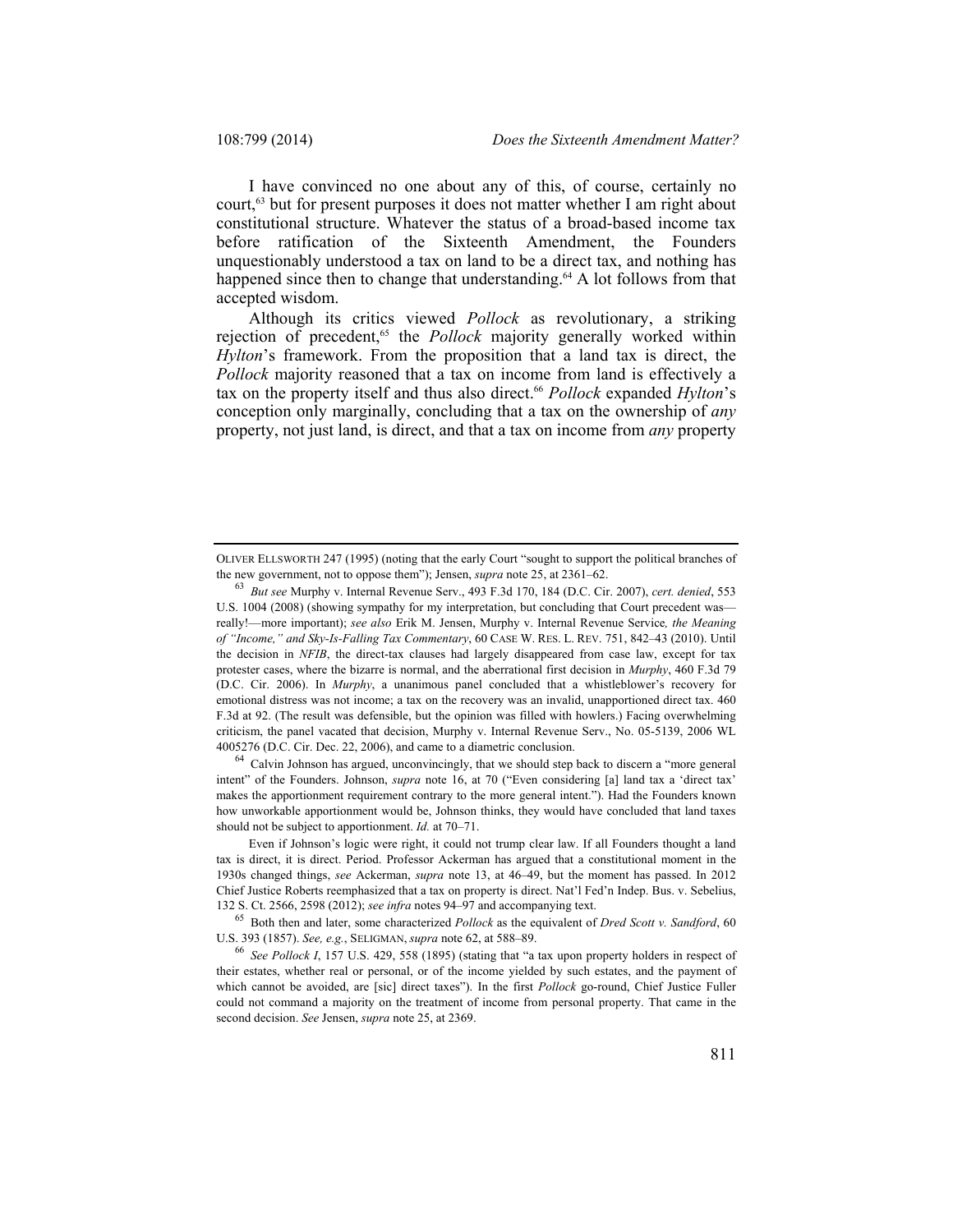is therefore also direct.<sup>67</sup> Interest, dividends, and royalties should be treated the same as rent for purposes of constitutional law.

As much as critics ridicule *Pollock*, that chain of reasoning is not crazy. Professor Owen Fiss has argued that any distinction between an ad valorem property tax and a tax on the income generated by property "did not make a great deal of sense from an economic perspective, since the value of a property is the income it can generate."68 In the seventeenth century, Lord Coke had made the same point, in language quoted in *Pollock*: "[W]hat is the land, but the profits thereof?"<sup>69</sup>

If Congress had explicitly used income as a surrogate for property value, would there have been any question that a tax on real estate income is a direct  $\text{tax}$ ?<sup>70</sup> (It is now the norm to value assets in a business or investment setting by capitalizing the stream of income the assets are expected to generate.) $^{\overline{7}1}$ Would Congress really have been able to circumvent a constitutional limitation on taxing land by nominally taxing "income" from the land? That cannot be right.

Over the years many commentators have stressed that the *Pollock* Court assumed a tax on earned income, as contrasted with a tax on income from property, was an excise and therefore would not be subject to apportionment even without the Sixteenth Amendment.<sup>72</sup> (The Court in *Springer* had upheld a Civil War income tax that, in Springer's case, did not reach income from real estate, or so the *Pollock* Court assumed.)73 The entire 1894 income tax fell because the Court concluded that the unapportioned direct tax on income from property, central to the legislation, could not be severed from the unapportioned, *possibly* indirect tax on earned income.<sup>74</sup>

<sup>70</sup> *Cf.* ROBERT A. BECKER, REVOLUTION, REFORM, AND THE POLITICS OF AMERICAN TAXATION, 1763– 1783, at 8 (1980) (noting that in colonial times income could be easily hidden and that "New England legislators preferred to tax [income-producing property] rather than income per se when they had a choice").

<sup>71</sup> *Cf.* Michael E. Bell, *Property Tax Assessment*, *in* THE ENCYCLOPEDIA OF TAXATION AND TAX POLICY 307, 308 (Joseph J. Cordes et al., eds., 2d ed. 2005) (identifying the income approach as one of three common approaches to property valuation).<br> $\frac{72}{2}$  See supra note 37 and accompanying text.

<sup>67</sup> *See Pollock II*, 158 U.S. 601, 618 (1895) ("[W]e are unable to conclude that the enforced subtraction from the yield of all the owner's real or personal property . . . is so different from a tax upon the property itself, that it is not a direct, but an indirect tax, in the meaning of the Constitution."). <sup>68</sup> OWEN M. FISS, 8 HISTORY OF THE SUPREME COURT OF THE UNITED STATES: TROUBLED

BEGINNINGS OF THE MODERN STATE, 1888–1910, at 88 (1993).

 $69$  1 EDWARD COKE, THE FIRST PART OF THE INSTITUTES OF THE LAWES OF ENGLAND, ch. 1,  $\S$  1, at 4v (London, Societie of Stationers 1628), *quoted in Pollock I*, 157 U.S. at 580; *see also* David A. Wells, *Is the Existing Income Tax Unconstitutional?*, 18 FORUM 537, 538 (1895) (stating that "property, and the income derived from it, are substantially one and the same thing").

<sup>&</sup>lt;sup>73</sup> *Pollock I*, 157 U.S. at 578–79 (concluding, after examining the record, that Springer's income was derived almost entirely from services and U.S. government bonds and was "not derived in any degree from real estate").

<sup>&</sup>lt;sup>74</sup> *See supra* note 35 and accompanying text.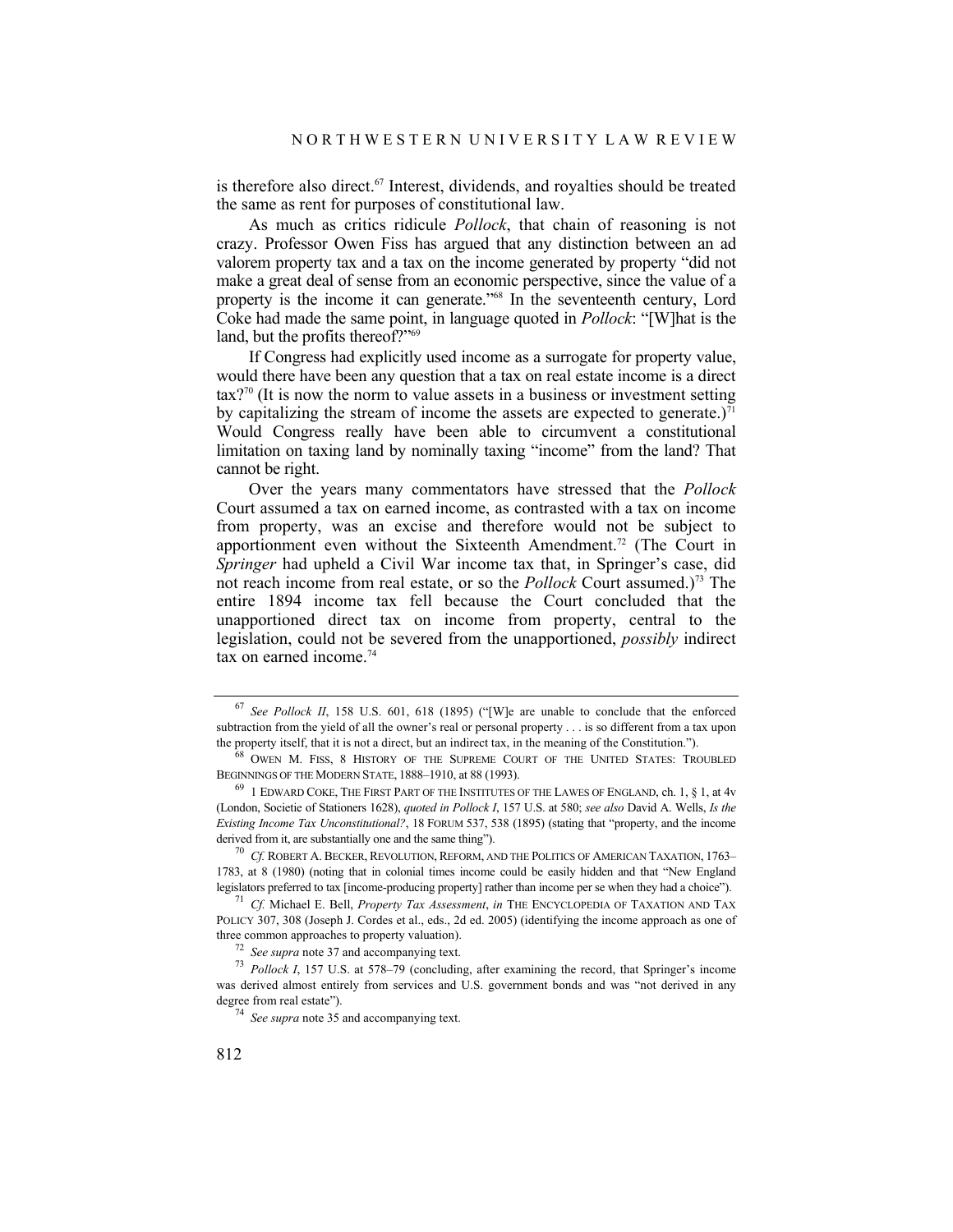To my mind, the commentators have read too much into the dictum in *Pollock*; 75 I am skeptical the Founders would have agreed that a tax on earned income is an excise.76 The Court characterized *Springer* as involving a tax that largely fell on earned income, at least as applied to Springer himself—a characterization the *Springer* Court had not made,<sup>77</sup> and one that was inconsistent with statutory language<sup>78</sup>—so as to pretend it was carefully adhering to precedent (following *Hylton* and not abandoning *Springer*), while striking down the entire statute anyway. Despite the bombastic language the *Pollock* Court used, complete with class warfare references, $79$  this was a Court taking a route that did little damage to precedent as it proceeded to its goal.

In any event, even if a tax on earned income is indirect, the characterization of a tax on income from property remained a serious issue until ratification of the Sixteenth Amendment. To this day, the Court has not rejected *Pollock* on any point relevant to this Article;<sup>80</sup> indeed, as I discuss in Part II, in his 2012 opinion in *NFIB*, Chief Justice Roberts cited *Pollock* as if it still had constitutional impact.<sup>81</sup>

And that is the point. In *Pollock*, we have a Supreme Court decision to the effect that a tax on income from property is a tax on the property itself, and thus a direct tax—a defensible result. The base of the first modern, unapportioned income tax would have been dramatically diminished if income from property could not have been taxed. Interest, rent, dividends, and royalties could be reached by the income tax after ratification of the Amendment but *only because of the Amendment.* The Amendment really did matter legally in 1913.

<sup>&</sup>lt;sup>75</sup> *See supra* note 36. It was dictum because it did not affect the result. The Court struck down the entire 1894 income tax, including its application to earned income.

 $^{76}$  I cannot imagine that if such a tax had been characterized as exempt from apportionment in ratification debates, the reaction would have been positive. *See* Jensen, *How to Read*, *supra* note 61, at 687–88.<br> $\frac{77}{7}$  See supra note 73.

<sup>&</sup>lt;sup>78</sup> See supra note 17 (noting the scope of the Civil War income tax, reaching, among other things, "annual gains"). 79 *See, e.g.*, *Pollock I*, 157 U.S. 429, 596 (1895) (Field, J., concurring) ("Whenever a distinction is

made in the burdens a law imposes or in the benefits it confers on any citizens by reason of their birth, or wealth, or religion, it is class legislation . . . . ").

<sup>&</sup>lt;sup>80</sup> One aspect of *Pollock* was overturned—the idea that interest on state and municipal bonds cannot be taxed because of the doctrine of intergovernmental tax immunity. *See* South Carolina v. Baker, 485 U.S. 505, 515–25 (1988). 81 *See* Nat'l Fed'n Indep. Bus. v. Sebelius, 132 S. Ct. 2566, 2598 (2012); *infra* notes 94–97 and

accompanying text. (Of course, the Amendment makes reconsideration of most *Pollock* issues unnecessary.)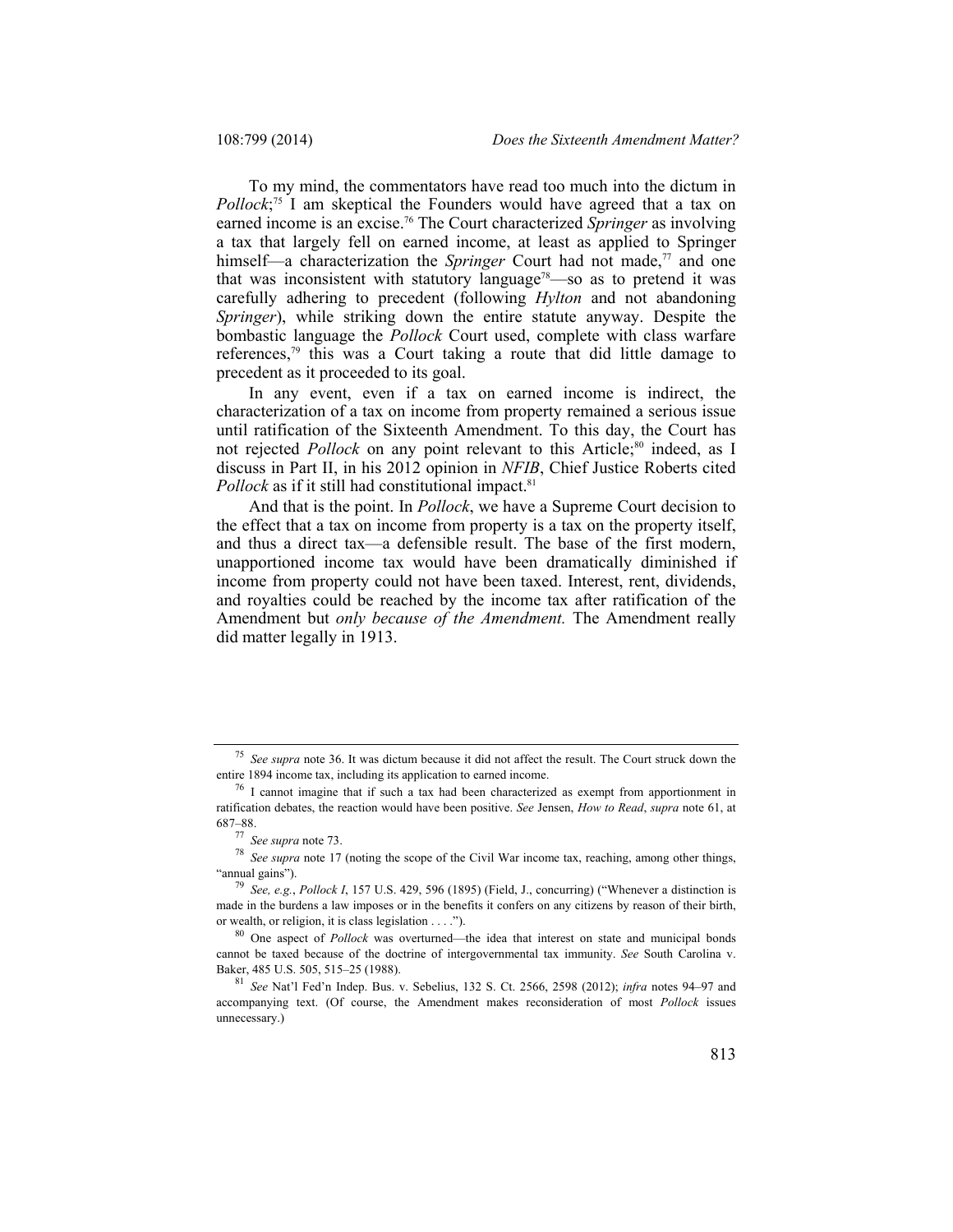#### N O R T H W E S T E R N U N I V E R S I T Y L A W R E V I E W

## *B. The Political Significance of the Amendment*

Regardless of the merits of the legal argument above, the Sixteenth Amendment was a historic event. Even if *Pollock* was dead wrong and a constitutional amendment was legally unnecessary, the Amendment was a political necessity in the early twentieth century if Congress was going to reenact an unapportioned income tax.<sup>82</sup>

It is true that many Congressmen urged enactment of a new, unapportioned income tax that would have forced the Supreme Court to reconsider *Pollock*. 83 But while it was all well and good to argue that the Court had gotten everything wrong, it would have been something else for Congress to proceed without first amending the Constitution. Yes, the Court *might* have been willing to reconsider the earlier decision, but it was more likely that the Court would have been offended by such an obvious challenge to judicial authority. Even Justices who thought *Pollock* was wrong might have been unwilling to vote to overturn precedent so soon after it was decided.

Going ahead with a new income tax without the protection of a constitutional amendment thus risked rejection by the Court and, if that happened, further delay. If an amendment was likely to be necessary anyway, discretion pointed toward amending the Constitution first, to eliminate any doubt about the legitimacy of an unapportioned income tax. Especially given the strong popular support for an income tax, the political climate was conducive to passing the Amendment and thus insuring the constitutional validity of the income tax.<sup>84</sup>

Going the amendment route certainly had its risks too. Even if a resolution could get through Congress, ratification by the states would take time, with no guarantee of success. If ratification had failed, who knows when an income tax would have resurfaced? Indeed, there is evidence that Senator Nelson Aldrich of Rhode Island, no fan of income taxation and chairman of the Senate Finance Committee from 1898 until 1911, "supported" the proposed amendment because he was sure it would die in state legislatures, thus likely killing the tax for decades.<sup>85</sup>

Risks there were, but amending the Constitution was the method chosen to revive the income tax. Making it clear that a "tax on incomes, from whatever source derived," would not have to be apportioned made the modern income tax politically, as well as legally, possible.

<sup>82</sup> *See* DAVID E. KYVIG, EXPLICIT AND AUTHENTIC ACTS: AMENDING THE U.S. CONSTITUTION, 1776–1995, at 208 (1996) ("The Court . . . created the belief that a constitutional amendment offered the only responsible way to secure such a tax."). I trace the history in Jensen, *supra* note 17, at 1109– 14. 83 *See* Jensen, *supra* note 17, at 1109–14. 84 *See supra* notes 39–40 and accompanying text. 85 *See* Jensen, *supra* note 17, at 1113.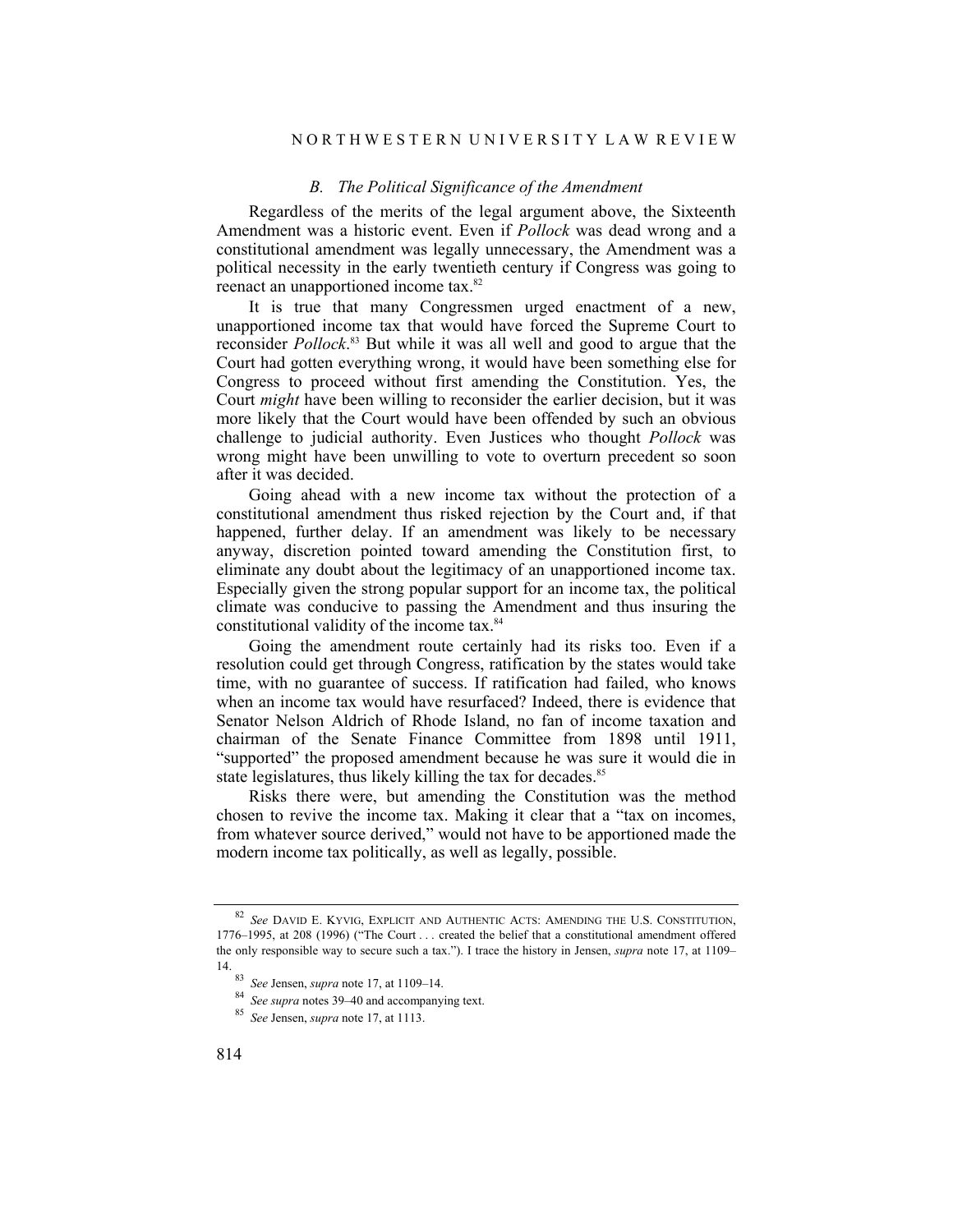# II. WHY THE AMENDMENT STILL MATTERS

One hundred years after its ratification, the Sixteenth Amendment still carries great effect. One reason the Amendment matters is that use of the individual income tax as the nation's primary source of revenue dramatically lessens the need to look for other sources. If one form of taxation is unquestionably constitutional in unapportioned form, Congress need not consider alternatives that might require apportionment.<sup>86</sup> For example, would a broad-based, national value-added tax (VAT) of the sort common in western Europe or a national sales tax be acceptable if not apportioned? The answer may well be yes, but it is so much easier not to have to worry about such issues.<sup>87</sup>

The Amendment still matters as well because *Hylton* and *Pollock* are, for the most part, still the law. It is only because of the Amendment that an unapportioned tax on income from property is constitutional, and an unapportioned tax on property will be constitutional only if it is really "on incomes" within the meaning of the Amendment.

### *A. Taxes on Income from Property*

Even if we accept *Hylton*'s limited conception of direct taxation—and surely the category of direct taxes includes, at a minimum, those taxes discussed in *Hylton*<sup>88</sup>—*Pollock* was a defensible result. If a tax on real property is direct (and why should a tax on personal property be treated any differently?), a tax on income generated by property ought to be treated as direct as well. So the Court held in *Pollock*. 89

In one important sense, this is an academic discussion (happily occurring among academics). *Pollock* has lost much of its force because the Sixteenth Amendment made the most important issue in the case moot: whether *Pollock* was rightly decided or not, and whether a tax on income from property is direct or not, the Amendment eliminated any doubt about the validity of an unapportioned tax on income.

But the question remains as to whether the Amendment is crucial to that result, and the answer depends in part on the continuing vitality of

<sup>86</sup> To say that an unapportioned tax on incomes is constitutional, which is obviously the case, is not to suggest that no questions can arise as to what is and is not income. *See supra* note 43 (discussing Holmes's *Macomber* dissent); *supra* note 63 (discussing *Murphy*). 87 I once concluded that a VAT or a national sales tax would be indirect. *See* Jensen, *supra* note 25,

at 2405–07. But, largely because of a question asked by Professor Charlotte Crane at a conference long ago, I have had reason to qualify that conclusion. I remain convinced that a VAT targeted at particular goods and services would be what the Founders considered an avoidable indirect tax. *See supra* notes 58–61 and accompanying text. If a VAT were to apply to nearly all goods and services, however,

making avoidance difficult, perhaps it should not be considered indirect.<br><sup>88</sup> *But see* Ackerman, *supra* note 13, at 58; Johnson, *supra* note 16, at 70 (both concluding that a tax on land should not be treated as direct

<sup>&</sup>lt;sup>89</sup> See supra notes 33–35 and accompanying text.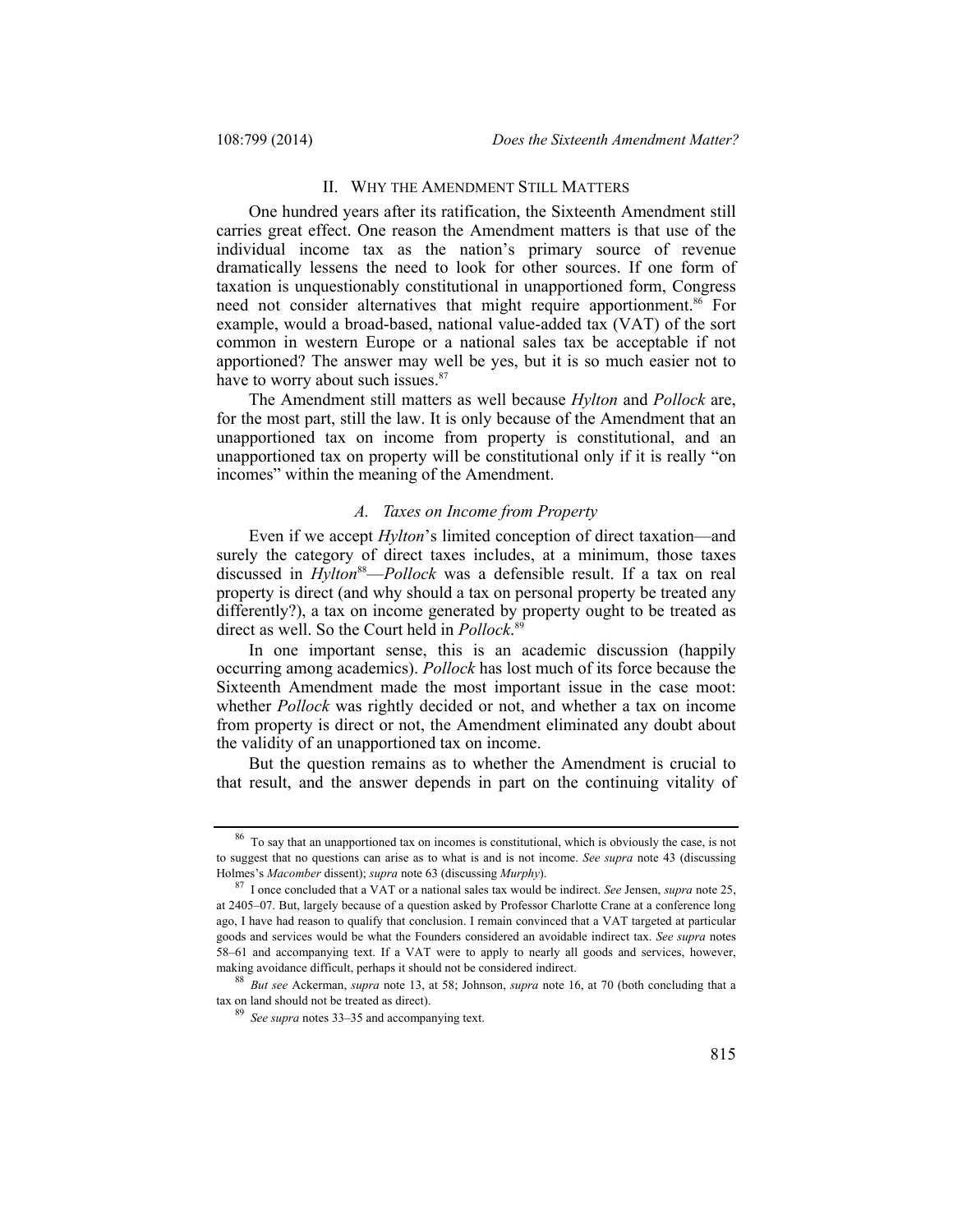*Pollock*. *Pollock* was the law of the land in 1895, but maybe the Court got it wrong and the Amendment was unnecessary. The Supreme Court does not seem to think so, however; the Court has repudiated *Pollock* on only one issue, an issue irrelevant to this discussion.90 Indeed, in his controlling opinion in *NFIB*, Chief Justice Roberts cited *Pollock* favorably for the proposition that personal property should be treated the same as real property for constitutional analysis.

In *NFIB*, the Chief Justice, with four concurring colleagues,<sup>91</sup> determined that the individual-mandate penalty in the Affordable Care Act (the penalty, intended to be effective in 2014, for failure to acquire suitable health insurance) will be a tax.<sup>92</sup> To his credit the Chief Justice realized that the penalty, recharacterized as a tax, must satisfy either the uniformity or the apportionment rule to be valid. Might the penalty then be an unapportioned direct tax?93

[*Hylton*'s] narrow view of what a direct tax might be persisted for a century. In 1880, for example, we explained that "*direct taxes*, within the meaning of the Constitution, are only capitation taxes, as expressed in that instrument, and taxes on real estate" [quoting *Springer*94]. In 1895, we expanded our interpretation to include taxes on personal property and income from personal property, in the course of striking down aspects of the federal income tax [citing *Pollock*<sup>95</sup>]. That result was overturned by the Sixteenth Amendment, although we continued to consider taxes on personal property to be direct taxes [citing *Eisner v. Macomber*<sup>96</sup>].<sup>97</sup>

The Chief Justice applied the "narrow view" of *Hylton*, as expanded by *Pollock*, to the particulars of the recharacterized individual-mandate penalty:

 A tax on going without health insurance does not fall within any recognized category of direct tax. It is not a capitation. Capitations are taxes paid by every person, "without regard to property, profession, or *any other* 

<sup>&</sup>lt;sup>90</sup> See supra note 80 (discussing *Pollock*'s holding about state and municipal bond interest).<br><sup>91</sup> See supra note 9.<br><sup>92</sup> Congress had called the charge a penalty rather than a tax, probably for political reasons. See Nat'l Fed'n Indep. Bus. v. Sebelius, 132 S. Ct. 2566, 2594–97 (2012). The conclusion that the so-called penalty was really a tax (to be imposed on persons without insurance who are not exempted from the rules) was not a given; distinguishing taxes from penalties is difficult. *See* Jensen I, *supra* note 8, at 34–

<sup>36.</sup> For present purposes, I take the Court's conclusion on this issue as a given. 93 If the penalty had to be apportioned, it could not work as intended. Suppose states *A* and *B* have equal populations, but *A* has twice as many uninsured persons. Since the total to be raised from each state would have to be the same, the penalty would have to be lower on each uninsured person in the relatively noncompliant state, *B*, than on each uninsured person in *A*.<br><sup>94</sup> Springer v. United States, 102 U.S. 586, 602 (1880).<br><sup>95</sup> Pollock *II*, 158 U.S. 601, 618 (1895).<br><sup>96</sup> 252 U.S. 189, 218–19 (1920).<br><sup>97</sup> NFIB,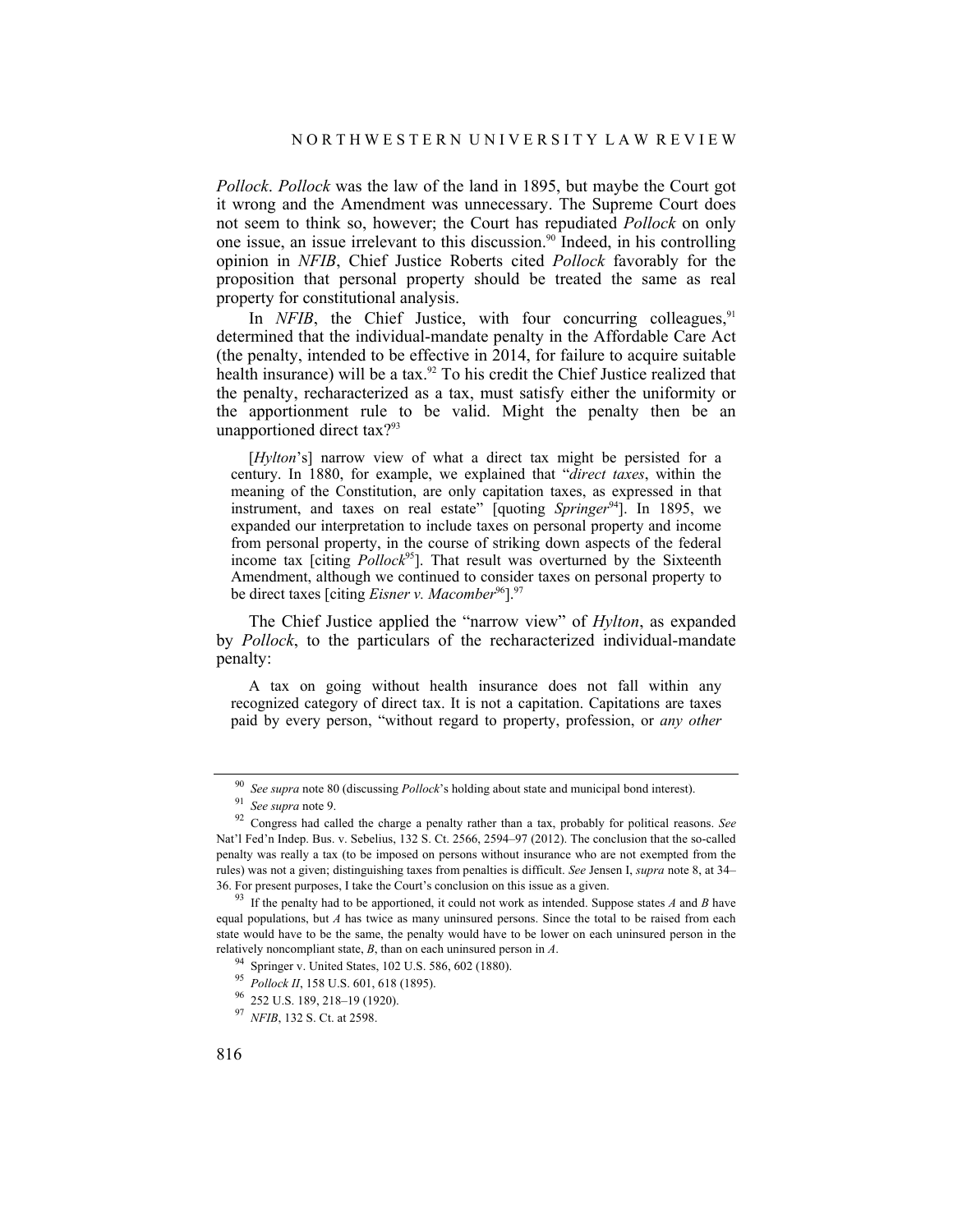*circumstance*" [quoting Justice Chase's opinion in *Hylton*98]. The whole point of the [penalty] is that it is triggered by specific circumstances—earning a certain amount of income but not obtaining health insurance. The [penalty] is also plainly not a tax on the ownership of land or personal property. The [penalty] is thus not a direct tax  $\ldots$ .

The Chief Justice's understanding was only marginally different from that advanced by the *Hylton* Justices 218 years ago.<sup>100</sup>

I once contemplated in print whether, when Chief Justice Roberts accepted *Hylton*'s conception of direct taxes with only minor changes, he was signaling that the Court (or at least he) no longer accepts *Pollock* as rightly decided.101 I am now convinced he meant no such thing. A Justice does not cite *Pollock* favorably, as Chief Justice Roberts did, if he is trying to repudiate the case. Besides, the *Pollock* majority largely accepted *Hylton*'s analytical framework;<sup>102</sup> a rejection of *Pollock*, so understood, would have been a rejection of *Hylton* as well, something the Chief Justice clearly did not intend.

Of course, the Chief Justice's narrow point in *NFIB* was only that capitations and taxes on property are direct taxes under the Constitution. He was not focusing on taxes on income from property; that issue was not before the Court. Nevertheless, implicit (I am almost willing to say *explicit*) in that first quoted passage is the idea that a tax on income from property remains a direct tax. "That result" in *Pollock*—"striking down aspects of the federal income tax"—"was overturned by the Sixteenth Amendment,"<sup>103</sup> and it is thus because of the Amendment that such a tax is exempted from apportionment.

Something else in the quoted passages confirms the continuing significance of the Amendment. To the consternation of many, I am sure, the Chief Justice gave a favorable nod to the Court's 1920 decision in *Eisner v. Macomber*. <sup>104</sup> There, the Court concluded that the receipt of a totally proportionate stock dividend (one that did not change Macomber's proportionate interest in the assets and earnings and profits of Standard Oil) was not "incomes" within the meaning of the Amendment.<sup>105</sup> It was just as

<sup>98</sup> Hylton v. United States, 3 U.S. (3 Dall.) 171, 175 (1796) (opinion of Chase, J.) (emphasis

added).<br><sup>99</sup> *NFIB*, 132 S. Ct. at 2599.<br><sup>100</sup> I suspect that the Chief Justice could have convinced the four dissenters to go along if he had been inclined to revisit *Hylton*, s*ee infra* notes 134–37 and accompanying text, but he took *Hylton* as a given. 101 Jensen II, *supra* note 8, at 1316.

<sup>102</sup> *See supra* notes 65–67 and accompanying text.

<sup>&</sup>lt;sup>103</sup> I understand that saying the "result" was overturned does not necessarily indicate acceptance of the reasoning that led to the result. But the Chief Justice wrote nothing that might be interpreted as rejecting *Pollock*'s analysis.

<sup>104</sup> 252 U.S. 189 (1920); *see supra* text accompanying note 97. 105 *Macomber*, 252 U.S. at 219.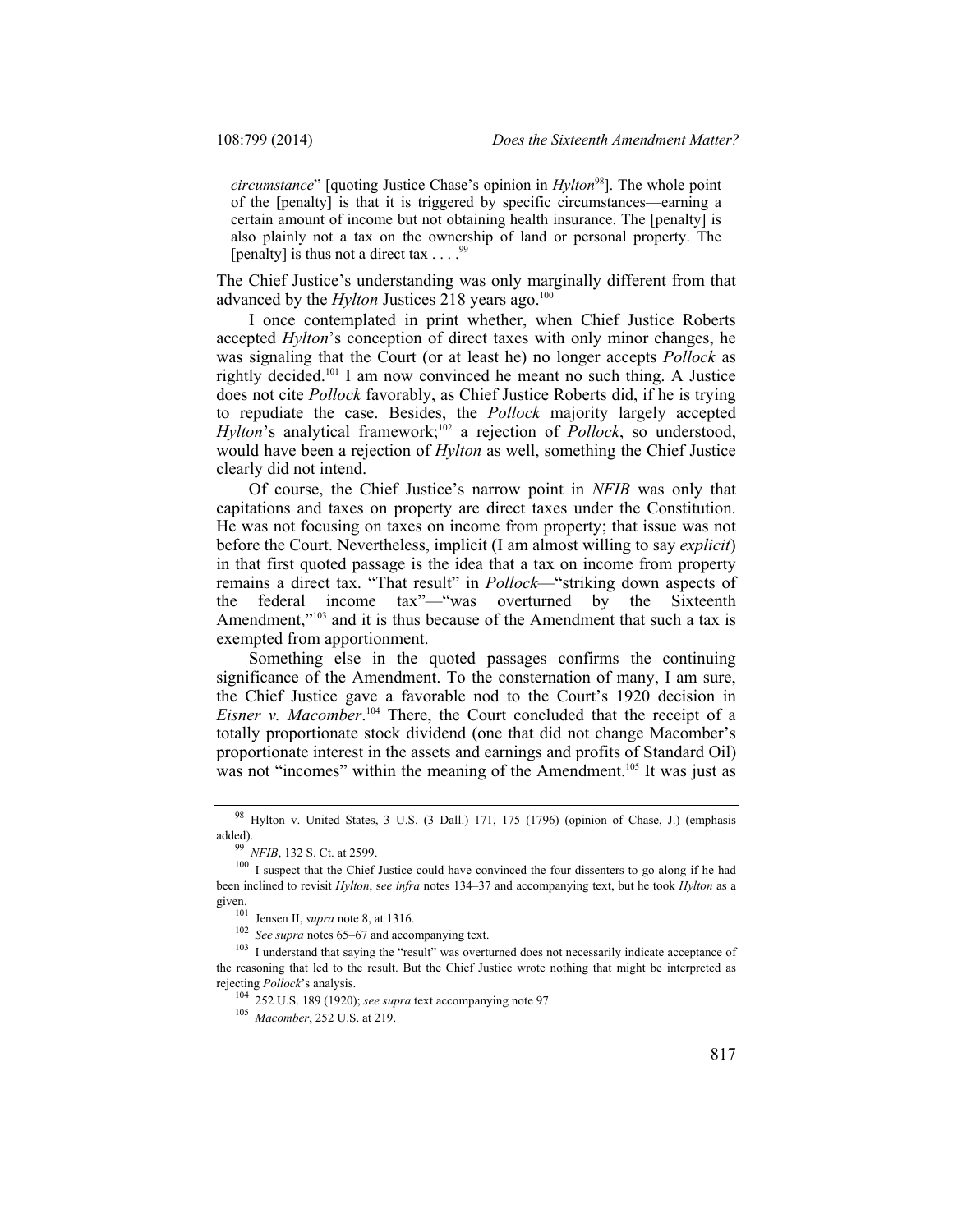if Macomber had continued to own stock as its value increased, and, the Court held, appreciation in the value of property can be reflected in the base of an unapportioned income tax only when the gain is realized when, for example, the property is sold.<sup>106</sup>

For an unapportioned tax to be protected by the Amendment, it must be "on incomes, from whatever source derived," and the *Macomber* Court said that concept, which encompasses the realization requirement, is not infinitely malleable:

 A proper regard for its genesis, as well as its very clear language, requires also that this Amendment shall not be extended by loose construction, so as to repeal or modify, except as applied to income, those provisions of the Constitution that require an apportionment according to population for direct taxes upon property, real and personal. This limitation still has an appropriate and important function, and is not to be overridden by Congress or disregarded by the courts.<sup>107</sup>

That is decidedly not the view of most commentators today, who have written that *Macomber* is "now archaic"<sup>108</sup> and that Congress has the power to define income as it wishes—without regard to realization.109 Whatever academics think,110 however, the Chief Justice in 2012 cited *Macomber* favorably on a constitutional matter: "[W]e continued [in *Macomber*] to consider taxes on personal property to be direct taxes."111

So *Pollock* and *Macomber* both live as statements of constitutional law? It is hard to read the Chief Justice's opinion in any other way. To be sure, we do not know what was on his mind, particularly since his pronouncements on direct taxation, *Pollock*, and *Macomber* came without

*Taxation, the Constitution,* Macomber*, and Mark to Market*, 13 VA. TAX REV. 1, 29 (1993) ("Notwithstanding the consistent evolution in the personnel and ideology of the Supreme Court, the basic realization concept has remained remarkably stable since the *Macomber* decision."); *id.* at 99 ("The Supreme Court's holding . . . remains valid today."). 111 *See supra* text accompanying notes 96–97. The Court itself had cut back on *Macomber*, most

recently in *Cottage Savings v. Commissioner*, 499 U.S. 554 (1991). In that case, the Court referred to *Macomber*'s "classic treatment of realization," *id.* at 563, which sounds significant, but then said that "the concept of realization is 'founded on administrative convenience.'" *Id.* at 559 (quoting Helvering v. Horst, 311 U.S. 112, 116 (1940)). Administrative convenience is important, but it is not of constitutional status. The Chief in *NFIB* re-elevated *Macomber* to constitutional status.

<sup>&</sup>lt;sup>106</sup> *Id.* at 211–14.<br><sup>107</sup> *Id.* at 206.<br><sup>108</sup> MICHAEL J. GRAETZ, THE DECLINE (AND FALL?) OF THE INCOME TAX 285 (1997).<br><sup>109</sup> *E.g.*, Mariorie E. Kornhauser, *The Constitutional Meaning of Income and the Income Taxation of Gifts*, 25 CONN. L. REV. 1, 24 (1992) ("[T]he Sixteenth Amendment must give Congress a fully vested power to tax *all* income, however Congress defines it, without worrying about fine distinctions. Such an interpretation yields a meaning of income that is broad and evolutionary. Income's meaning is to be determined by Congress, not the Court . . . ."). 110 And not all academics think alike. *See* Henry Ordower, *Revisiting Realization: Accretion*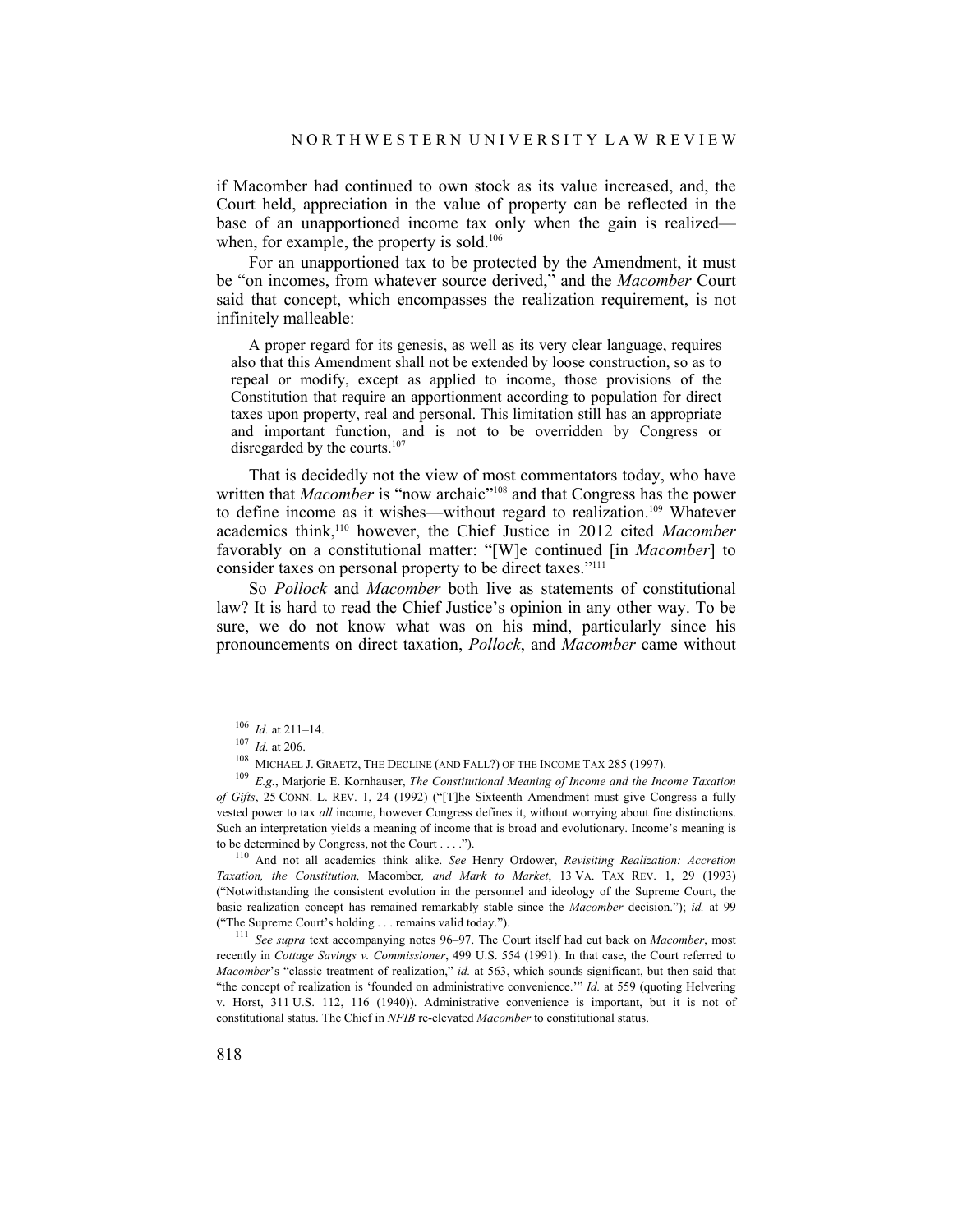the benefit of argument and briefing.<sup>112</sup> The conventional wisdom is that Chief Justice Roberts had been part of a tentative majority to strike down the individual mandate and penalty. When he shifted sides late in the process, with the end of the Court's term approaching and the nation expecting a decision, his opinion was inevitably written quickly.<sup>113</sup> Moreover, under the circumstances, the other Justices had no choice but to reluctantly agree (those concurring on the taxing power analysis as the only way to uphold the statute<sup> $114$ </sup>) or to summarily reject (the dissenters). Yes, much of this is speculative, but we know for sure—the opinions leave no doubt—that no other Justice was enthusiastic about the Chief Justice's taxing power analysis.

Sloppy though the Chief Justice's opinion may have been, it is controlling, and four other Justices joined the parts relevant to this discussion. The opinion cited both *Pollock* and *Macomber* favorably on matters of constitutional interpretation, and no Justice signaled disagreement with those decisions. By my reckoning, this means that, to the extent they have not been explicitly repudiated, these cases remain "the law." It is still the case, then, that a tax on income from property is a direct tax exempted from apportionment only because of the Sixteenth Amendment.

#### *B. Taxes on Property Generally*

Even if the Chief Justice's opinion in *NFIB* was intended to signal that the Court no longer accepts a broad reading of *Pollock* (an interpretation I doubt), Chief Justice Roberts left no doubt that taxes on property are direct taxes. An unapportioned federal tax on property or wealth would therefore be invalid if not on incomes, and not all taxes on property are taxes on incomes. Once again, the meaning of the Sixteenth Amendment would be critical to the validity of an unapportioned tax.

Although the move toward an income tax, culminating in ratification of the Amendment, was intended to ensure that wealthy Americans paid their fair share of taxes, Amendment proponents did not equate ad valorem taxes and income taxes.<sup>115</sup> (The language of the Amendment is itself evidence that some taxes remain subject to apportionment.)<sup>116</sup> In particular,

<sup>112</sup> The dissenters complained about the rush to judgment. *See infra* notes 134–37 and accompanying text. 113 *See* Linda Greenhouse, *A Justice in Chief*, N.Y. TIMES OPINIONATOR (June 28, 2012, 5:19 PM),

http://opinionator.blogs.nytimes.com/2012/06/28/a-justice-in-chief/? php=true& type=blogs& r=0

<sup>(</sup>speculating about a late shift by Chief Justice Roberts).<br>
<sup>114</sup> See supra note 9.<br>
<sup>115</sup> See Jensen, *supra* note 17, at 1128–29.<br>
<sup>116</sup> See supra note 1 (quoting Amendment); see also supra note 43 and accompanying text (discussing Senator Brown's rejection of language that would have done away with apportionment for all direct taxes).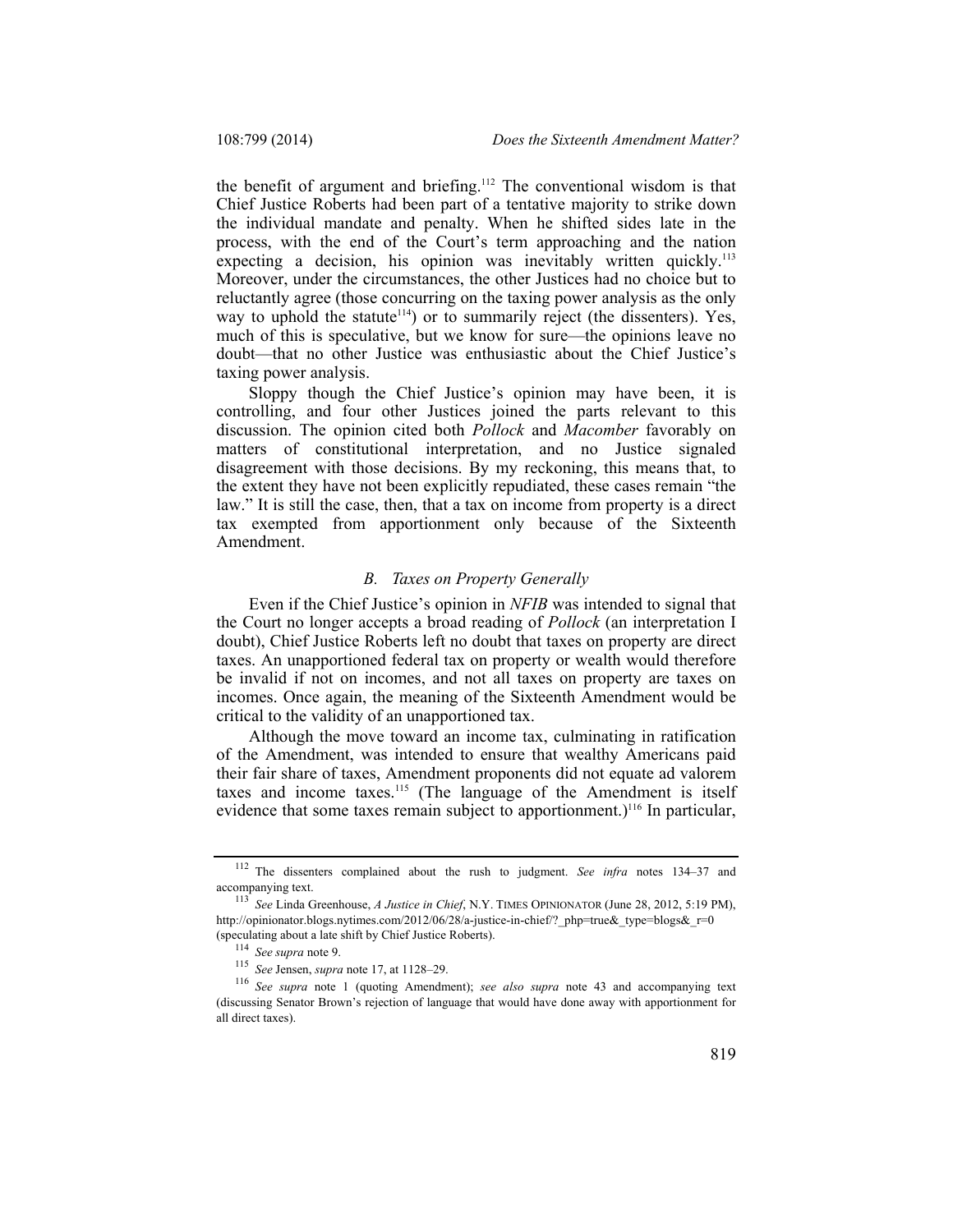a national property tax would still have to be apportioned (as was done with several land taxes between 1798 and 1861<sup>117</sup>). Those who have proposed a national wealth tax—a tax imposed on the value of an individual's property—have downplayed this constitutional requirement,118 but Chief Justice Roberts's opinion in *NFIB* reinforced the traditional understanding.

Our understanding of the Amendment inevitably is informed by the 1894 and 1909 debates: the Amendment was supposed to make possible a tax like the one enacted in 1894. Supporters of that tax and the Amendment often contrasted the consumption taxes (tariffs and excises) that had largely funded the national government to that point with taxes on wealth, which would have satisfied ability-to-pay criteria.<sup>119</sup> Although in debates the income tax was sometimes characterized as falling on the wealthy, supporters of the income tax were urging the taxation of "*earnings* of wealth,"120 nothing more—to tax the wealthy but not to measure the tax by the amount of their wealth. Indeed, some Populist supporters of the 1894 tax wished it had been possible to impose a tax directly on land—like Henry George's single tax.<sup>121</sup> However, it was understood that such a tax was a nonstarter politically, and it would have presented insuperable constitutional problems. The 1894 income tax was not thought of as a tax on wealth; nor was it similar to modern proposals for a wealth tax.<sup>122</sup>

I argued earlier that Congress should not have been able to avoid apportionment of a tax on property by characterizing it as a tax on income from that property.123 Might we apply substance-over-form principles to move in the opposite direction, to characterize a wealth tax as a tax on incomes? That possibility is appealing, I suppose, to those who wish that limitations on the taxing power would go away. But, although the Amendment was obviously intended to lessen the need for apportionment, the rule was not eliminated,124 and we should interpret the Amendment accordingly. Besides, the case for applying a substance-over-form principle is stronger when the result is to constrain, rather than to expand, congressional power.<sup>125</sup>

<sup>117</sup> *See supra* note 30. 118 *See, e.g.*, Ackerman, *supra* note 13, at 46–49 (suggesting that a constitutional moment had eliminated apportionment for taxes on property); *supra* note 64.<br><sup>119</sup> See Jensen, *supra* note 17, at 1128–29.

<sup>&</sup>lt;sup>120</sup> H.R. REP. No. 53-276, at 3 (1894) (emphasis added). <sup>121</sup> *See, e.g.*, 26 CONG. REC. 6634, 6634–35 (1894) (statement of Sen. Peffer); HENRY GEORGE, PROGRESS AND POVERTY 404–05 (1879). 122 *See* Jensen, *supra* note 17, at 1128–29. 123 *See supra* notes 76–77 and accompanying text.

<sup>&</sup>lt;sup>124</sup> *See supra* note 43 and accompanying text.

<sup>&</sup>lt;sup>125</sup> Professor Schenk has suggested the Supreme Court might be convinced to see an ex ante wealth tax she proposed "as an income tax with a base equal to the risk-free return to certain assets," Deborah H. Schenk, *Saving the Income Tax with a Wealth Tax*, 53 TAX L. REV. 423, 441 (2000), and therefore as "a tax on income within the Sixteenth Amendment." *Id.* at 442. But she recognized the Court might see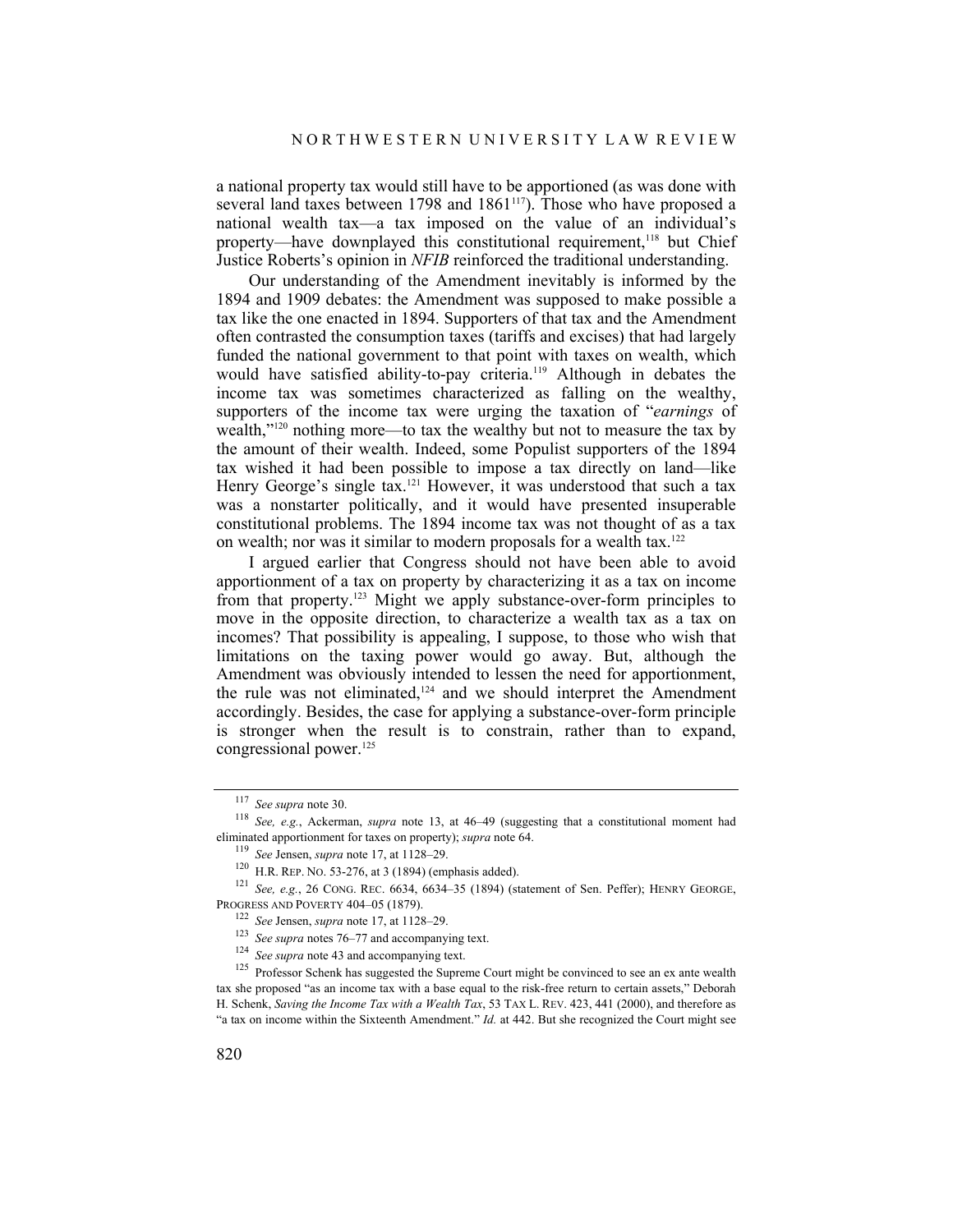As narrow as the Chief Justice's definition of "direct taxes" was in *NFIB*, his opinion supports the long-time understanding that, even with the Sixteenth Amendment, a national wealth or property tax would have to be apportioned, making such a tax unworkable.<sup>126</sup> The apportionment rule may be a shadow of its originally intended self, but this is another respect in which the rule and the meaning of the Amendment still matter in 2014.

# III. THE CHIEF JUSTICE'S CONFUSING EXAMPLE IN *NFIB*

Although the Sixteenth Amendment was intended to make possible an income tax that would reach the wealthy in a way that indirect taxes had not, the drafters of the Amendment did not see a tax on property and a tax on income from property as equivalents. The latter could be enacted in unapportioned form after ratification of the Amendment; the former could not.

It is nevertheless conceivable that some unapportioned federal taxes on property might be shoehorned into the "taxes on incomes" box. Indeed, in his opinion in *NFIB*, Chief Justice Roberts hypothesized a tax that would, at a minimum, require us to consider that possibility, although he seemed oblivious to the implications of his proposal. The Chief Justice posited a \$50 per residence "penalty" imposed on persons who own houses without energy-efficient windows. The proposal included an exemption for persons below a certain income level, with the precise amount to be paid "adjusted based on factors such as taxable income and joint filing status," and with the payment of the penalty to be made "along with the taxpayer's income tax return."127 The Chief Justice did not explain the relevance of any of those details. His point with the hypothetical was a limited one: that the charge, regardless of the congressional label, would be a tax, supporting his conclusion that the individual-mandate penalty will also really be a tax.<sup>128</sup>

The Chief Justice may have been right that his hypothetical "penalty" would actually be a tax, but what he did not mention is that, if so, it almost certainly would be a direct tax, a tax on property.129 If it were not apportioned and were not a tax on incomes, it would therefore be invalid. And apportioning the Chief Justice's "tax" would lead to absurd results: it

her reformulation, as I would, "as a mere semantic change that does not cure the constitutional infirmity of a wealth tax." *Id.* Furthermore, if realization is necessary for a tax to be "on incomes," *see supra* notes 104–11 and accompanying text (discussing the continuing vitality of *Macomber*), we have yet

another reason why a wealth tax is not protected from apportionment by the Amendment.<br><sup>126</sup> To make the numbers work, wealth would have to be taxed at higher rates in poorer states than<br>in richer ones. *Cf. supra* note 22

<sup>&</sup>lt;sup>127</sup> Nat'l Fed'n Indep. Bus. v. Sebelius 132 S. Ct. 2566, 2597–98 (2012).<br><sup>128</sup> *Id.* at 2598.<br><sup>129</sup> That would be true under *Hylton*, and it would fit the Chief Justice's narrow definition of what can be a direct tax today. *See supra* notes 97–100 and accompanying text. Perhaps one might be able to argue that this "tax" would not be on property, but that argument would have to be made, not assumed.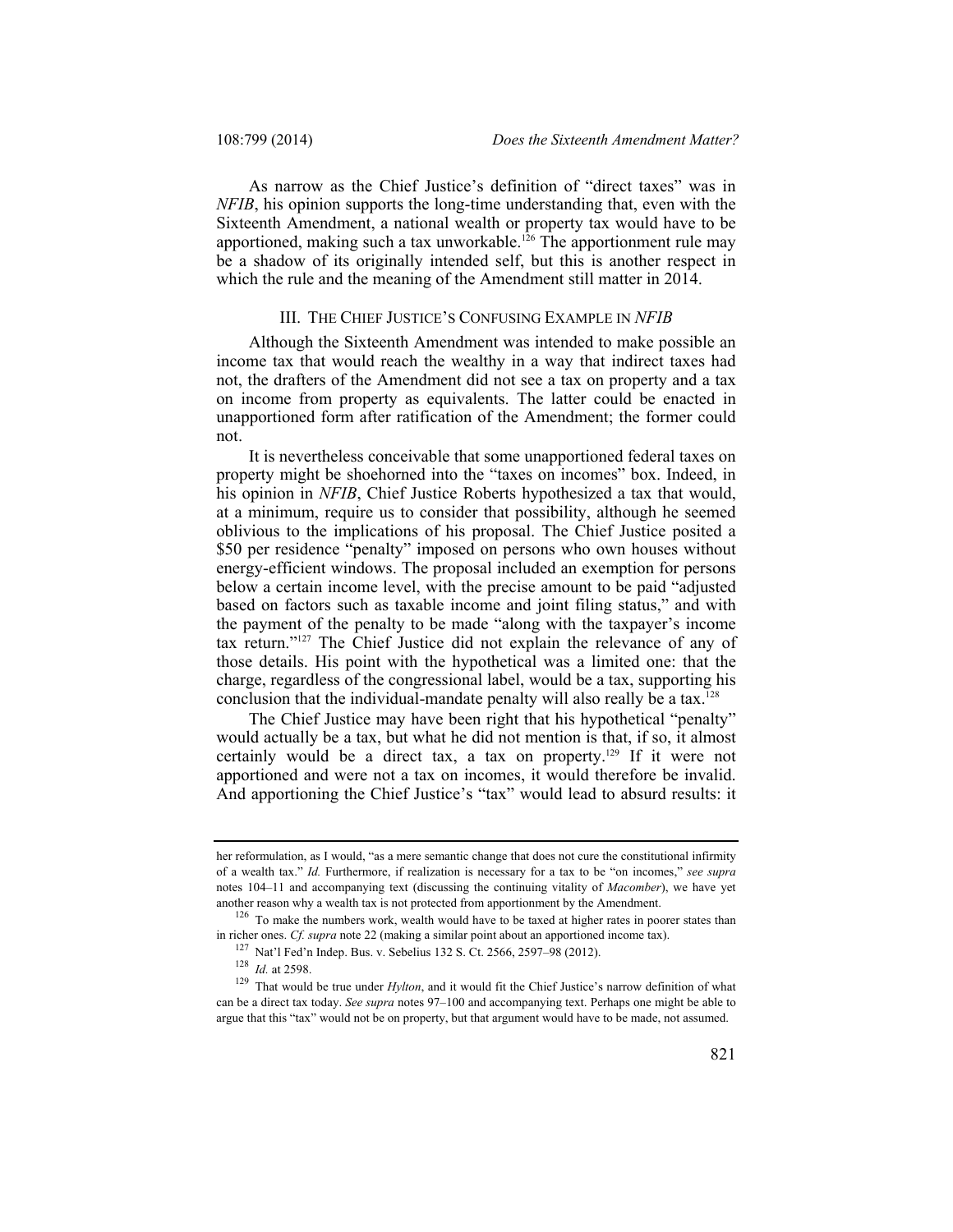would lower the average tax paid in a largely noncompliant state (i.e., where most do not have energy-efficient windows) and raise the average tax paid in a largely compliant state (where most do). To make a constitutional point, the Chief Justice provided an example that is constitutionally problematic.

The Chief Justice's description of income levels affecting the amount of tax liability might have been meant to suggest that the tax would be on income and therefore not subject to apportionment because of the Sixteenth Amendment.<sup>130</sup> But if that was the Chief Justice's point, a hint to the reader would have been helpful, and a little analysis would have helped even more. Just because an income calculation is required to determine the amount of liability does not turn a property tax into one on incomes.<sup>131</sup> Nor is a tax "on incomes" simply because it is calculated in part based on income and payment is made with an income tax return.<sup>132</sup>

Did the Chief Justice expect us to contemplate these difficult issues, none of which he addressed? I assume he was not intending to send hidden messages in his opinion. Was he just not paying attention to the implications of a hypothetical that was serving a more limited purpose—to distinguish taxes from penalties? We do not know for sure, of course. If nothing else, however, the hypothetical illustrates that the meanings of "direct taxes" and "taxes on incomes" remain significant today. And that means the Sixteenth Amendment remains significant.

## IV. ARE WE DONE WITH SUPREME COURT CONSIDERATION OF DIRECT TAXATION AND THE SIXTEENTH AMENDMENT?

In *NFIB*, for the first time in decades the Supreme Court (or one Justice writing for a reluctant majority of five) ruled on what taxes must be apportioned. This is not a hot-button issue for the Justices, however, and, now that the Court has spoken, it may well be that the Court will not revisit the direct-tax clauses and the Sixteenth Amendment during the tenure of

<sup>&</sup>lt;sup>130</sup> Or perhaps the Chief Justice thought the income references made the charge look more like a tax than a penalty; the amount of a penalty is typically tied to the amount of underpayment of tax due, not to the income level of the penalized. *See, e.g.*, I.R.C. §§ 6662–6663 (2012). He did not make that point explicit, however.

<sup>131</sup> *See* Erik M. Jensen, *Prepositions in the Constitution*, 14 GREEN BAG 2D 163, 165–67 (2011); Erik M. Jensen, *The Individual Mandate and the Taxing Power*, 134 TAX NOTES 97, 117–19 (2012). For example, an unapportioned "tax" of \$10,000 that applies only to those with incomes below \$50,000 would not be "on" incomes, even though income level would affect liability. Such a tax would not be what supporters of the Amendment wanted to authorize. Nor is a tax "on incomes" simply because lowincome people are exempted. If that were the case, almost any tax would be "on incomes." *See* Jensen,

<sup>&</sup>lt;sup>132</sup> Income tax returns may require payments that are not "taxes on incomes," such as penalties and interest. *See, e.g.*, IRS FORM 1040: U.S. Individual Income Tax Return 2 l.77 (2013), *available at*  http://www.irs.gov/pub/irs-pdf/f1040.pdf (requiring payment of "estimated tax penalty," i.e., a penalty for not having made sufficient payments of estimated taxes throughout the taxable year).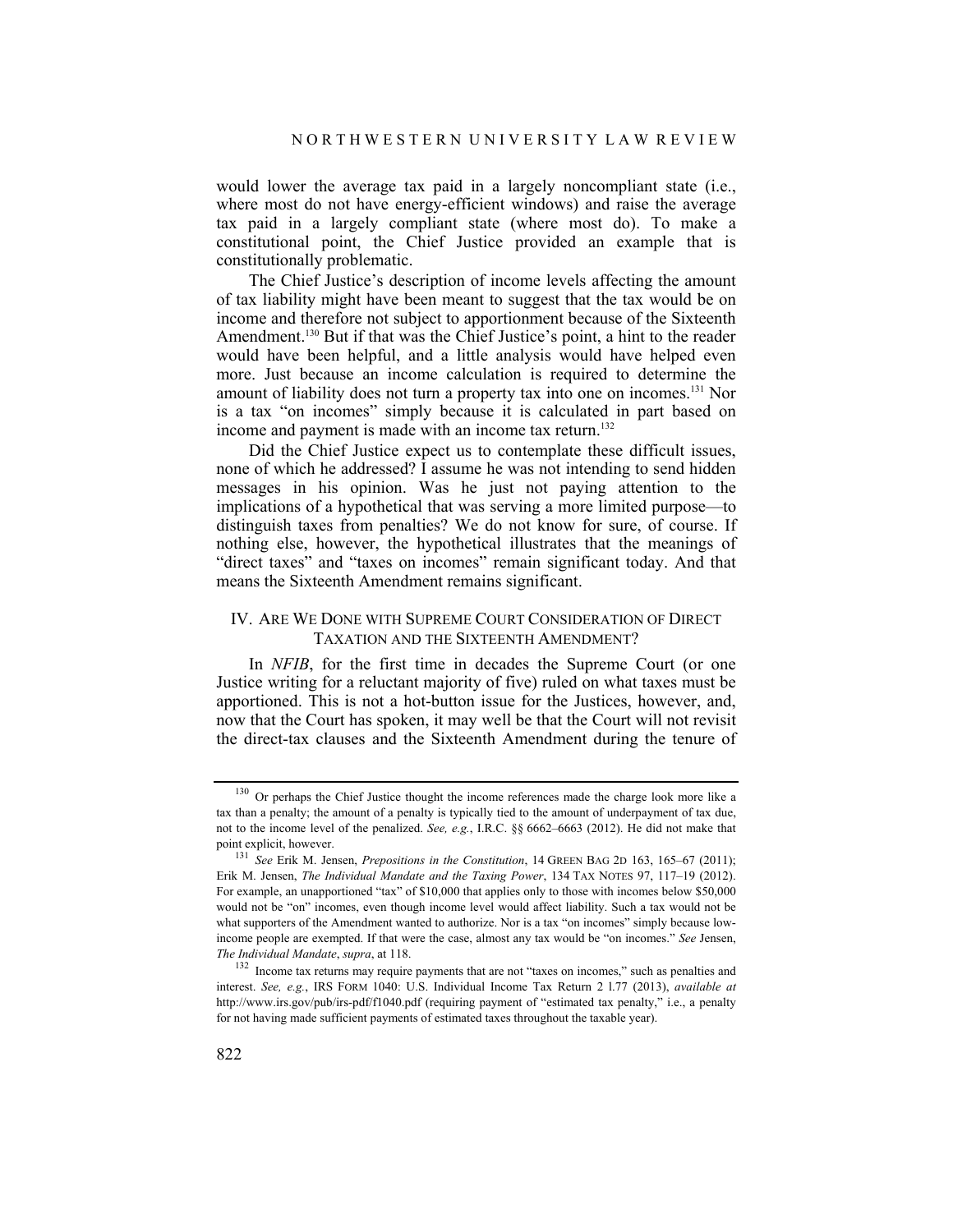any current Justice. The four concurring Justices in *NFIB* (Justices Ginsburg, Breyer, Sotomayor, and Kagan) would certainly have no enthusiasm for such a project; they did not want to consider the taxing power in the first place.<sup>133</sup>

On the other hand, given the fragile majority in *NFIB*, it is conceivable (although unlikely) that some of these issues could resurface in the foreseeable future. On the direct taxation issue, in an unsigned opinion that made no reference to the Chief Justice, the four dissenters (Justices Scalia, Kennedy, Thomas, and Alito) complained that, if direct taxation were to be addressed at all, the Court should have had the benefit of briefing and argument on the issue $134$ :

[R]ewriting § 5000A [of the Internal Revenue Code, the individual mandate and penalty<sup>135</sup>] as a tax in order to sustain its constitutionality would force us to confront a difficult constitutional question: whether this is a direct tax that must be apportioned among the States according to their population[s]. Perhaps it is not (we have no need to address the point); but the meaning of the Direct Tax Clause [sic] is famously unclear,  $136$  and its application here is a question of first impression that deserves more thoughtful consideration than the lick-and-a-promise accorded by the Government and its supporters. . . . One would expect this Court to demand more than fly-by-night briefing and argument before deciding a difficult constitutional question of first impression.<sup>137</sup>

If an appropriate case could be found to reconsider the meaning of "direct taxes, $\frac{1}{2}$ "<sup>38</sup> it looks like there might be the requisite four votes on the current Court to grant certiorari.<sup>139</sup>

<sup>138</sup> I was initially skeptical that such a case could be found, but Daniel Hemel convinced me otherwise. Today's Internal Revenue Code uses a mark-to-market system in some circumstances—i.e., valuing property at year's end and taxing any appreciation in the value of the property even though the appreciation has not been realized. *See, e.g.*, IRC § 475 (2012) (using a mark-to-market system for securities dealers). A challenge to such a provision, made by an injured taxpayer, would presumably be grounded in the argument that the tax is not "on incomes" within the meaning of the Sixteenth Amendment. *See* Erik M. Jensen, *A Question Important to Investors (Whether They Realize It or Not): Is Realization a Constitutional Requirement for Income Taxation?*, J. TAX'N INVESTMENTS, Fall 2013, at 19 (discussing the status of the realization requirement, given the mark-to-market provisions in the Code, after *NFIB*). But implicit in that argument would be the idea that the tax is a direct tax—that *Pollock* was rightly decided—and that, if the tax is not apportioned, it can be constitutional only if it is a "tax on incomes."

<sup>&</sup>lt;sup>133</sup> *See supra* note 9.<br><sup>134</sup> The dissenters' refusal to engage with the Chief Justice is evidence supporting the proposition that the Chief Justice changed sides at the last minute. See supra notes 112–14 and accompanying text.<br>
<sup>135</sup> See supra note 8.<br>
<sup>136</sup> I added the "sic" because there are *two* direct-tax clauses. See supra note 3.<br>
<sup>137</sup>

omitted) (citing Reply Brief for Petitioners (Minimum Coverage Provision) at 25, Dep't of Health & Human Servs. v. Florida, 132 S. Ct. 2566 (2012) (No. 11-398), and Transcript of Oral Argument at 79, Dep't of Health & Human Servs. v. Florida, 132 S. Ct. 2566 (2012) (No. 11-398) (argument on Mar. 27, 2012), to show the minimal briefing and argument).